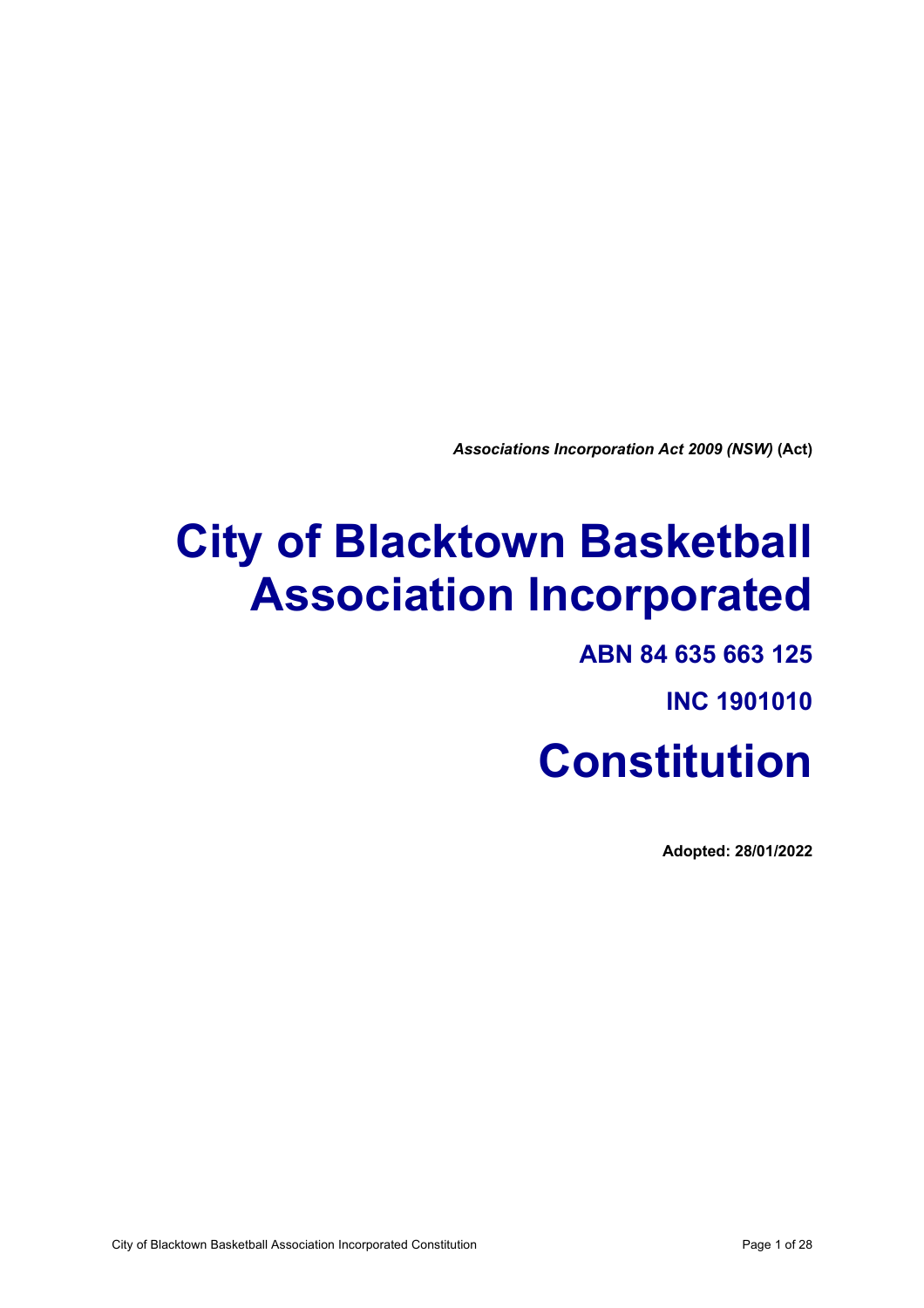# **TABLE OF CONTENTS**

| 2. |  |
|----|--|
| 3. |  |
|    |  |
|    |  |
| 6. |  |
| 7. |  |
|    |  |
| 9. |  |
|    |  |
|    |  |
|    |  |
|    |  |
|    |  |
|    |  |
|    |  |
|    |  |
|    |  |
|    |  |
|    |  |
|    |  |
|    |  |
|    |  |
|    |  |
|    |  |
|    |  |
|    |  |
|    |  |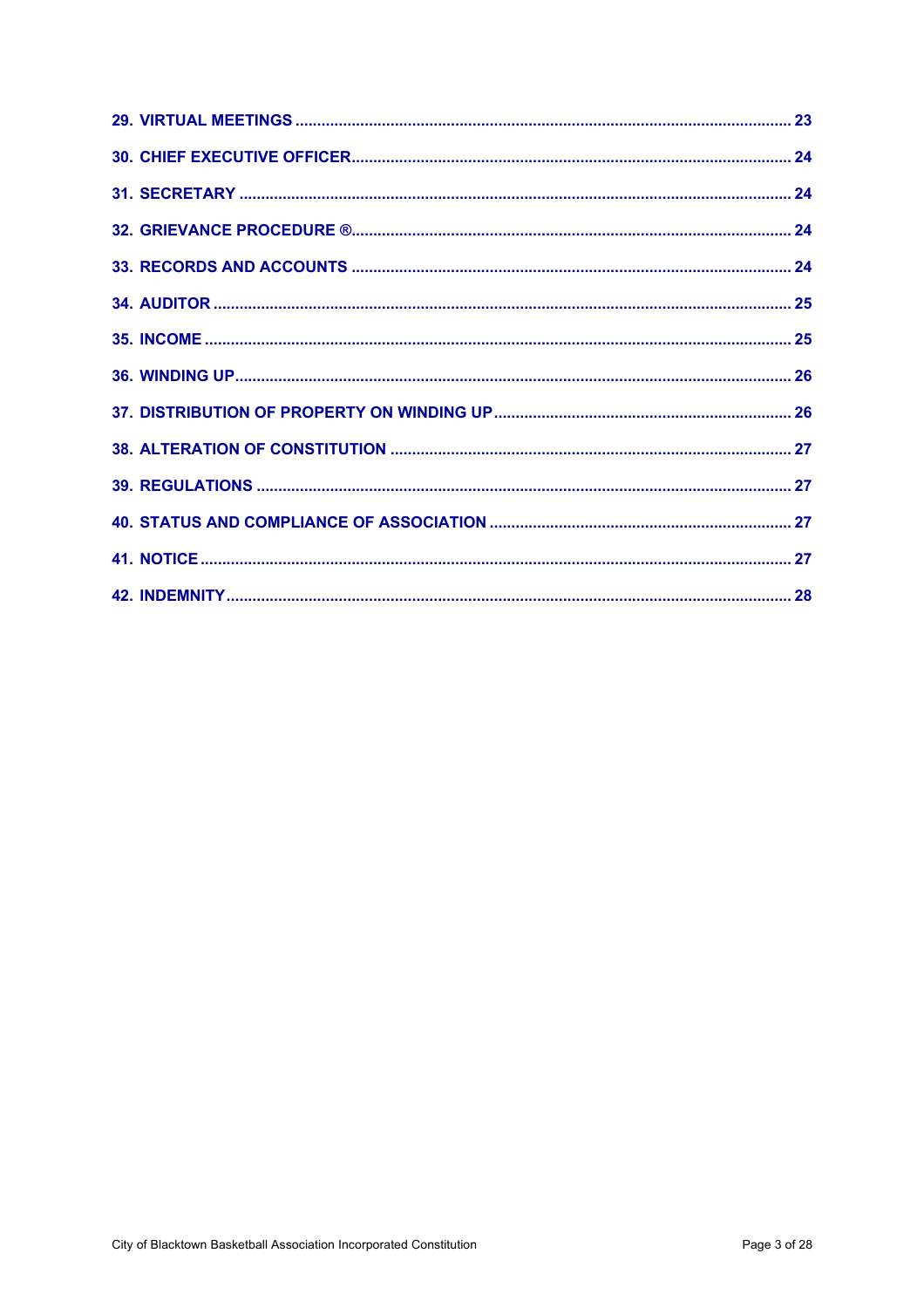# **ASSOCIATIONS INCORPORATION ACT 2009 (NSW)**

#### **CONSTITUTION**

#### **CITY OF BLACKTOWN BASKETBALL ASSOCIATION INCORPORATED**

#### **1. NAME OF ASSOCIATION**

The name of the Association is City of Blacktown Basketball Association Incorporated.

#### **2. DEFINITIONS AND INTERPRETATION**

#### **2.1 Definitions**

In this Constitution unless the contrary intention appears:

**Act** means the *Associations Incorporation Act 2009 (NSW)*.

**Board** means the body managing the Association and consisting of the Directors.

**Constitution** means this Constitution of the Association.

**Chief Executive Officer** (or the highest ranking employee) whose primary responsibilities include managing the overall operations of the association.

**Director** means a member of the Board and includes any person acting in that capacity from time to time appointed in accordance with this Constitution.

**Financial Year** means the year ending on the next 31 December following incorporation and thereafter a period of 12 months commencing on 1 January and ending on 31 December each year.

**General Meeting** means the annual or any special general meeting of the Association.

**Incapacitated** means unable to fulfil duties as required by this Constitution or the Act, including being able to:

- a) understand the information relevant to the decisions that will have to be made in the role of Director;
- b) retain that information to the extent necessary to make those decisions;
- c) use or weigh that information as part of the decision-making process; or
- d) communicate the decisions in some way.

**Individual Member** means a registered, financial Member of the Association who is at least 18 years of age.

**Intellectual Property** means all rights subsisting in copyright, business names, names, trademarks (or signs), logos, designs, equipment including computer software, images (including photographs, videos or films) or service marks relating to the Association or any activity of or conducted, promoted or administered by the Association.

**Junior Member** means a registered Member of the Association who is younger than 18 years of age.

**Life Member** means an individual appointed as a Life Member of the Association under **clause c)**.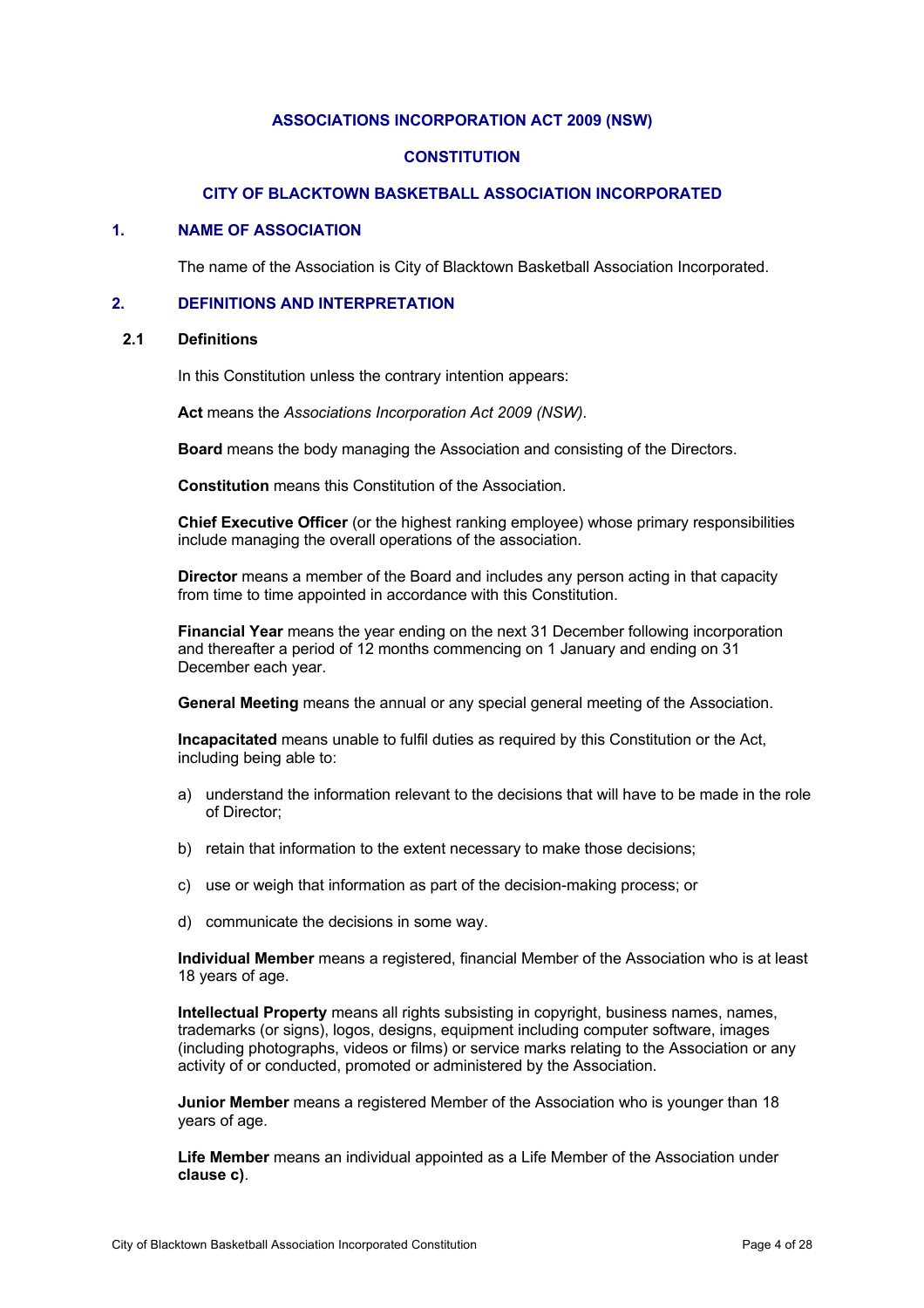**Local area** means the geographical area for which the Association is responsible as recognised by Basketball NSW of which the Association is a Member.

**Member** means a Member of the Association for the time being under **clause 5**.

**Membership Period** means the start and end date issued to a Member (365-day period), generated after payment of fees has been received.

**NSO** means the National Sporting Organisation for the Sport being Basketball Australia.

**Objects** means the objects of the Association in **clause 3**.

**Public Officer** means the person appointed to be the public officer of the Association in accordance with the Act.

**Register** means a register of Members kept and maintained in accordance with **clause 7**.

**Regulations** means any rules, by-laws or regulations made by the Board under **clause 39**.

**Seal** means the common seal of the Association (if any).

**Special Resolution** means a "Special Resolution" as defined in the Act.

**Sport** means the sport of basketball.

**SSO** means the State Sport Organisation for the Sport being New South Wales Basketball Association Limited (Basketball NSW).

**Virtual Meeting** means a meeting held by telephone, video or any other technology (or any combination of these technologies), that permits each Director at a meeting of the Board or each Member entitled to vote at a General Meeting to communicate with any other participant.

#### **2.2 Interpretation**

In this Constitution:

- a) a reference to a function includes a reference to a power, authority and duty;
- b) a reference to the exercise of a function includes, where the function is a power, authority or duty, a reference to the exercise of the power or authority of the performance of the duty;
- c) words importing the singular include the plural and vice versa;
- d) words importing any gender include the other genders;
- e) references to persons include corporations and bodies politic;
- f) references to a person include the legal personal representatives, successors and permitted assigns of that person;
- g) a reference to a statute, ordinance, code or other law includes regulations and other statutory instruments under it and consolidations, amendments, re-enactments or replacements of any of them (whether of the same or any legislative authority having jurisdiction); and
- h) a reference to "writing" shall unless the contrary intention appears, be construed as including references to printing, lithography, photography and other modes of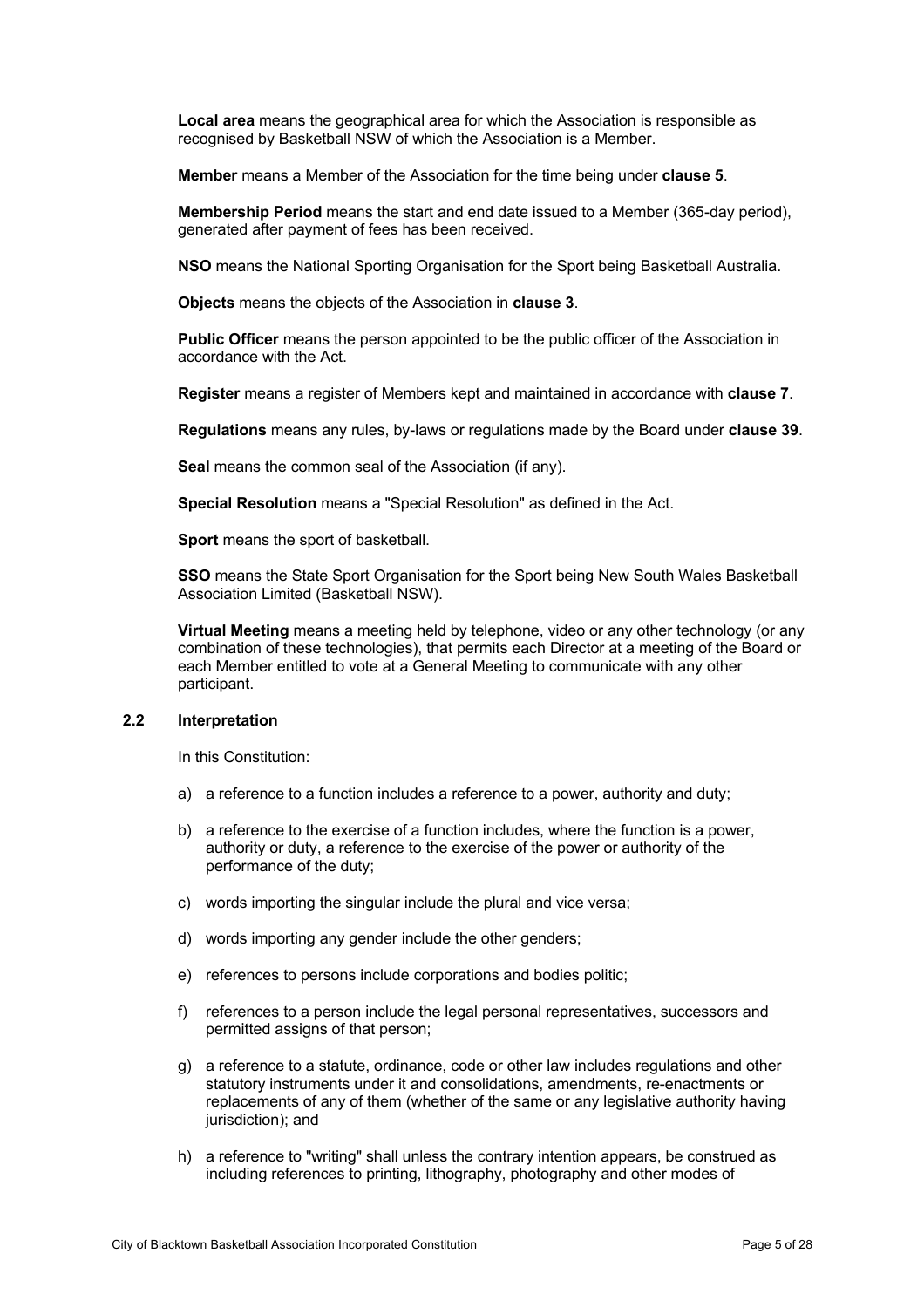representing or reproducing words in a visible form, including messages sent by electronic transmission.

#### **2.3 Severance**

If any provision of this Constitution or any phrase contained in it is invalid or unenforceable, the phrase or provision is to be read down if possible, so as to be valid and enforceable, and otherwise shall be severed to the extent of the invalidity or unenforceability, without affecting the remaining provisions of this Constitution.

#### **2.4 The Act**

Except where the contrary intention appears, in this Constitution, an expression that deals with a matter under the Act has the same meaning as that provision of the Act. The model constitution under the Act is expressly displaced by this Constitution.

#### **3. OBJECTS OF THE ASSOCIATION**

The Association is established solely for the Objects. The Objects of the Association are to:

- a) Conduct, encourage, promote, advance and administer basketball throughout the Local area;
- b) Act, at all times, on behalf of and in the interest of the Members and basketball in the Local area;
- c) Affiliate and otherwise liaise with Basketball NSW of which the Association is a member and adopt their rule and policy frameworks to further these Objects;
- d) Abide by, promulgate, enforce and secure uniformity in the application of the rules of basketball as may be determined from time to time by NSO and as may be necessary for the management and control of basketball and related activities in New South Wales;
- e) Advance the operations and activities of the Association throughout the local area;
- f) Have regard to the public interest in its operations; and
- g) Undertake and or do all such things or activities which are necessary, incidental or conducive to the advancement of these Objects.
- h) The ancillary objects of the Association, which are solely for the purpose of carrying out its Objects, include:
	- (i) To establish uniform regulations for the management and playing of basketball;
	- (ii) To hear and adjudicate upon appeals from the decisions of officials of either the Association or any other organisation involved with the sport of basketball in the State;
	- (iii) To suspend, impose and enforce penalties, disqualify or otherwise deal with any member or any of their employees;
	- (iv) To select and send teams, players and officials to represent the Association;
	- (v) To make rules or by-laws on matters authorised by or necessary or convenient to give effect to these Objects, but not rules or by-laws which are inconsistent with these objects;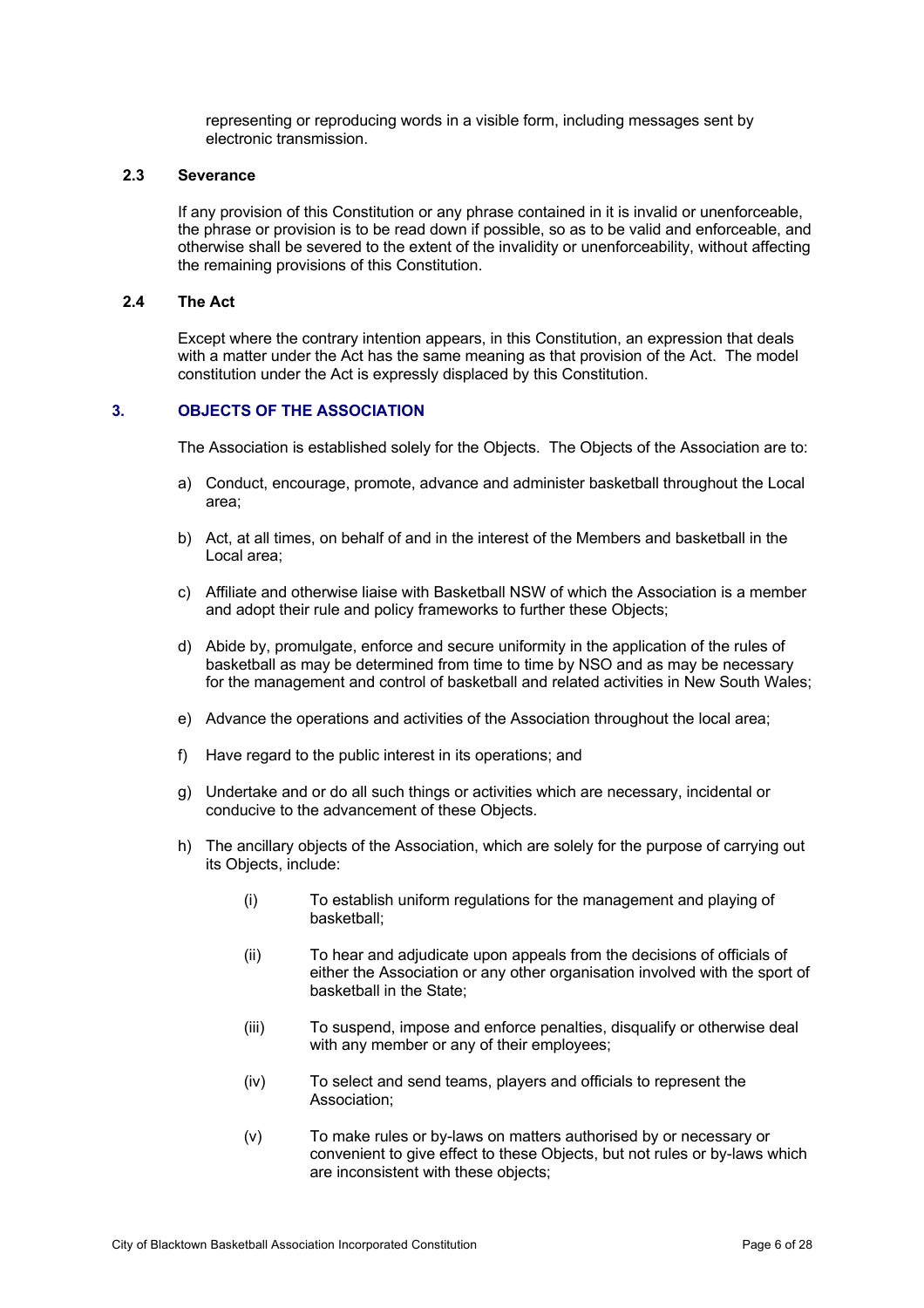- (vi) To call for, receive and deal with reports from the Board and other committees, other organisations involved with the sport of basketball in the State, officers and officials;
- (vii) To keep authentic records of all matters appertaining to basketball and to keep records of members;
- (viii) To hold or arrange competition and provide or contribute towards the provisions or prizes, awards or distinctions for them (but no member of the association may receive from the association any prize, award or distinction of monetary value except as a successful competitor at any competition held or promoted by the association); and
- (ix) To subscribe to, become a member of, and co-operate with or amalgamate with, any other association or organisation, whether incorporated or not, whose objects are similar to those of the Association, but the Association must not amalgamate with any association or organisation which does not prohibit the distribution of the income and property among its members to an extent at least as great as done by **clause 37**.

#### **4. POWERS OF THE ASSOCIATION**

Solely for furthering the Objects, the Association has, in addition to the rights, powers and privileges conferred on it under section 19 of the Act, the legal capacity and powers of a company limited by guarantee as set out under section 124 of the *Corporations Act 2001 (Cth)*.

#### **5. MEMBERS ®**

#### **5.1 Members ®**

The Members of the Association shall consist of:

- a) Life Members, who subject to this Constitution, shall have the right to receive notice of General Meetings and to be present, to debate and to vote at General Meetings
- b) Individual Members, who subject to this Constitution, shall have the right to receive notice of General Meetings and to be present, to debate and to vote at General Meetings; and
- c) Junior Members, who subject to this Constitution, shall have the right to receive notice of General Meetings and to be present, to debate but not vote. One parent or guardian of each Junior Member, subject to the parent or guardian not already being an Individual Member, shall subject to this Constitution, have the right to receive notice of General Meetings and to be present, to debate and to vote at General Meetings for and on behalf of the Junior Member they represent.

#### **5.2 Life Members**

- a) The Board may recommend to the annual General Meeting that any natural person who has rendered distinguished service to the Association be appointed as a Life Member.
- b) For the purposes of the Constitution, 'rendered distinguished service' shall be restricted to those who have contributed to the control, promotion, integration, or fostering of participation and development of basketball by their participation in the Association for a period of ten (10) years and who have never been charged and found guilty of an offence under and disciplinary process that warranted a suspension of greater than ten (10) weeks and are nominated by a member to the Board for election at an annual General Meeting of the Association.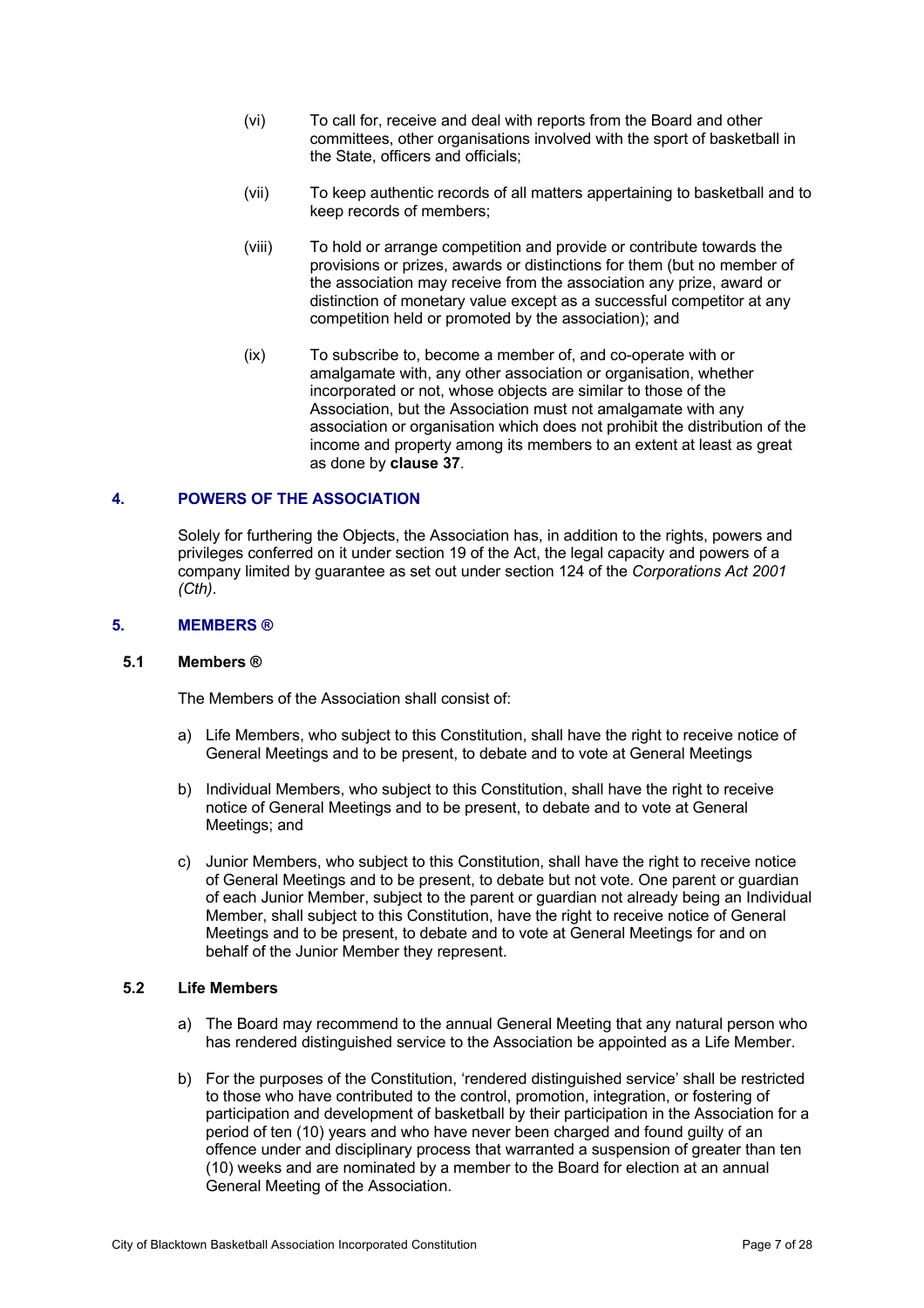- c) Names of nominees for Life Membership shall be submitted to the Secretary at least twenty-five (25) days prior to the annual General Meeting at which such nominees are proposed for election for Life Membership.
- d) A resolution of the annual General Meeting to confer life membership (subject to **clause c)**) on the recommendation of the Board must be a Special Resolution and must be passed by at least three fourths (75%) of those members attending and eligible to vote.
- e) No more than two (2) Life Members may be elected at any one annual General Meeting.
- f) A person must accept or reject the Association's resolution to confer life membership in writing. Upon written acceptance, the person's details shall be entered upon the Register, and from the time of entry on the Register the person shall be a Life Member.

# **6. MEMBERSHIP APPLICATION ®**

#### **6.1 Application for Membership**

An application for membership must be:

- a) in writing on the form prescribed by Basketball NSW or on a form approved by Basketball NSW after discussion with the Association from time to time by the Board, and lodged with the Association; and
- b) accompanied by the appropriate fee(s).

By applying an applicant acknowledges and agrees that they voluntarily agree to be bound by the rules, regulations and policies of the Association (as well as those of Basketball NSW and Basketball Australia) including but not only this Constitution.

#### **6.2 Discretion to Accept or Reject Application**

- a) The Board, may acting in the best interests of the Association and in good faith, accept or reject an application whether the applicant has complied with the requirements in **clause 6.1** or not. The Association shall not be required or compelled to provide any reason for such acceptance or rejection.
- b) Where the Board accepts an application, the applicant shall become a Member. Membership shall be deemed to commence upon acceptance of the application by the Board. The Register shall be amended accordingly as soon as practicable.
- c) Where the Board rejects an application, it shall refund any fees forwarded with the application and the application shall be deemed rejected by the Association. No reasons for rejection need be given.
- d) There is no right of appeal where the Board rejects an application for membership, whether a new application or a renewal application.

#### **6.3 Renewal**

- a) Members (other than Life Members) must re-apply for membership annually in accordance with the timeframes and procedures set down by the Association from time to time. Members acknowledge and agree that membership renewal is not automatic. **Clause 6.2** applies to re-applications for membership.
- b) Upon re-application a Member must provide details of any change in their personal details, and any other information reasonably required by the Association.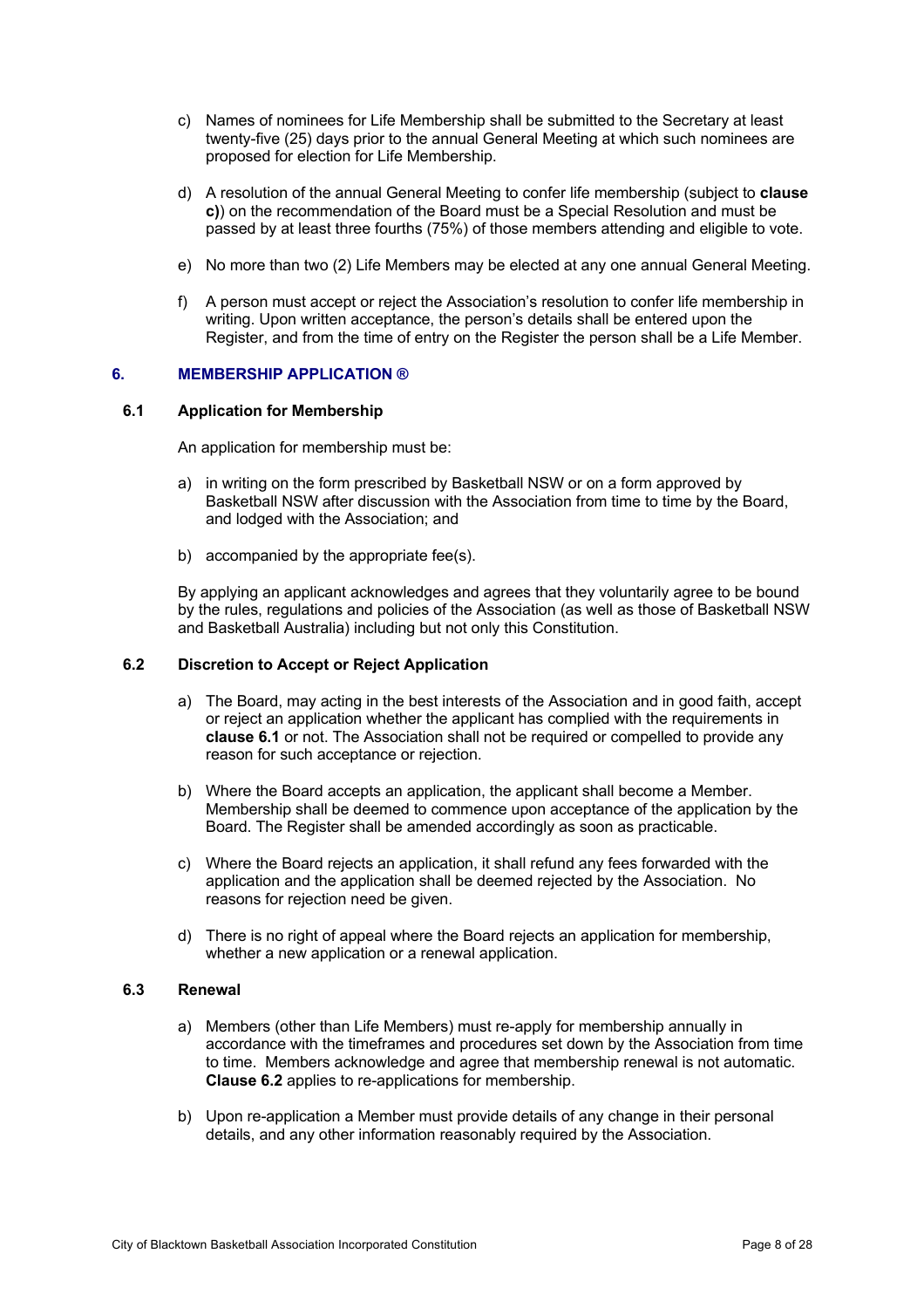#### **6.4 Deemed Membership**

- a) All persons who are, prior to the approval of this Constitution under the Act, Members of the Association shall be deemed Members from the time of approval of this Constitution under the Act.
- b) Any persons, prior to approval of this Constitution under the Act, who are not deemed Members under **clause 6.4a)** shall be entitled to carry on such functions analogous to their previous functions as are provided for under this Constitution.

# **7. REGISTER OF MEMBERS ®**

#### **7.1 Association to Keep Register**

The Association must keep and maintain a Register of members, which is accessible by and uses the same platform as both Basketball NSW and Basketball Australia, within which shall be kept:

- a) the full name and address of the Member;
- b) the category of membership of the Member;
- c) the date on which the Member became a Member;
- d) any other information determined by the Board, Basketball NSW or Basketball Australia; and
- e) where applicable, the date of cessation of membership of any Member.

Members shall provide notice of any change and required details to the Association within one month of such change.

The Association shall adopt a privacy policy and procedures consistent with the Basketball NSW and Basketball Australia policies and procedures, for handling and securing personal information of Members.

# **7.2 Inspection of Register**

Having regard to privacy and confidentiality considerations, inspection of the Register will only be available as required by the Act and under **clause 33.2b)**. If permitted, only an extract of the Register, excluding the address or other direct contact details of any Member, shall be made available for inspection (but not copying) by Members.

### **7.3 Use of Register**

Subject to the Act, confidentiality considerations and privacy laws, the Register may be used by the Association solely to further the Objects, as the Board considers appropriate.

#### **8. EFFECT OF MEMBERSHIP**

Members acknowledge and agree that:

- a) this Constitution forms a contract between each of them and the Association and that they are bound by this Constitution and the Regulations.
- b) they shall comply with and observe this Constitution and the Regulations and any determination, resolution or policy which may be made or passed by the Board or other entity with delegated authority;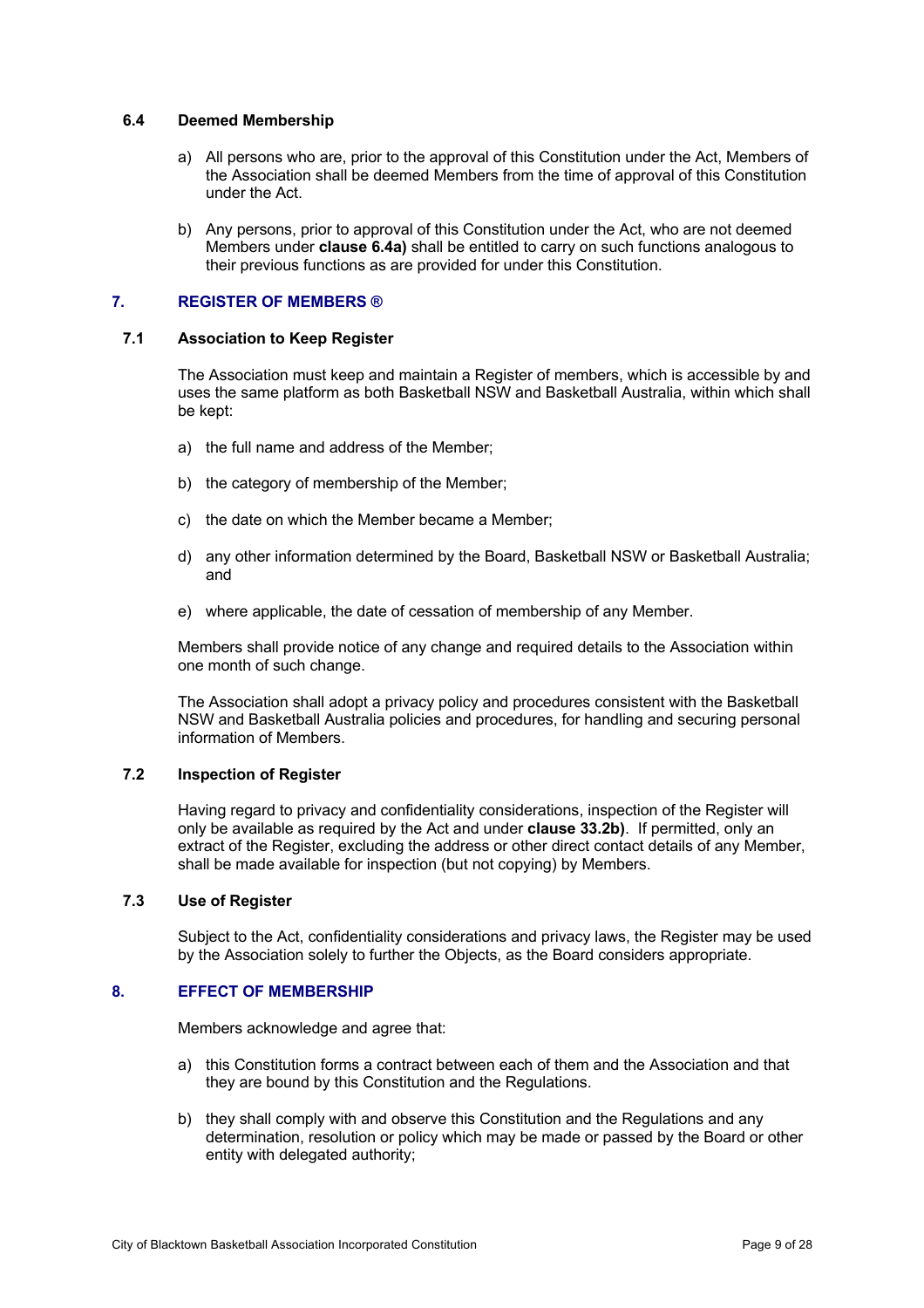- c) by submitting to this Constitution and the Regulations, they are subject to the jurisdiction of the Association, Basketball NSW and Basketball Australia;
- d) the Constitution and the Regulations are necessary and reasonable for promoting the Objects and particularly the advancement and protection of the Sport;
- e) neither membership of the Association nor this Constitution gives rise to:
	- (i) any proprietary right of Members in, to or over the Association or its property or assets;
	- (ii) any automatic right of a Member to renewal of their membership of the Association;
	- (iii) subject to the Act and the Association acting in good faith, the right of Members to natural justice, unless expressly provided for in this Constitution;
- a) they are entitled to all benefits, advantages, privileges and services of Association membership; and
- b) a right, privilege or obligation of a person by reason of their membership of the Association:
	- (i) is not capable of being transferred or transmitted to another person; and
	- (ii) terminates upon the cessation of membership whether by death, resignation or otherwise.

#### **9. DISCONTINUANCE OF MEMBERSHIP**

#### **9.1 Notice of Resignation**

- a) A Member who has paid all arrears of fees payable to the Association may resign or withdraw from membership of the Association by giving notice in writing to the Association of such withdrawal or resignation.
- b) When the Association receives a notice given under **clause 9.1a)**, it must make an entry in the Register that records the date on which the Member ceased to be a Member.

#### **9.2 Discontinuance for Breach**

Notwithstanding anything in the Act or this Constitution:

- a) membership of the Association may be discontinued by the Board upon breach of any clause of this Constitution or the Regulations, including, but not limited to, the failure to pay any monies owed to the Association, failure to comply with the Regulations or any resolutions or determinations made or passed by the Board or any duly authorised committee;
- b) membership shall not be discontinued by the Board under **clause 9.2a)** without the Board first giving the accused Member the opportunity to explain the breach and/or remedy the breach; and
- c) where a Member fails, in the Board's view to adequately explain the breach, that Member's membership shall be discontinued under **clause 9.2a)** by the Board giving written notice of the discontinuance to the Member. The Register shall be amended to reflect any discontinuance of membership under this **clause 9.2** as soon as practicable.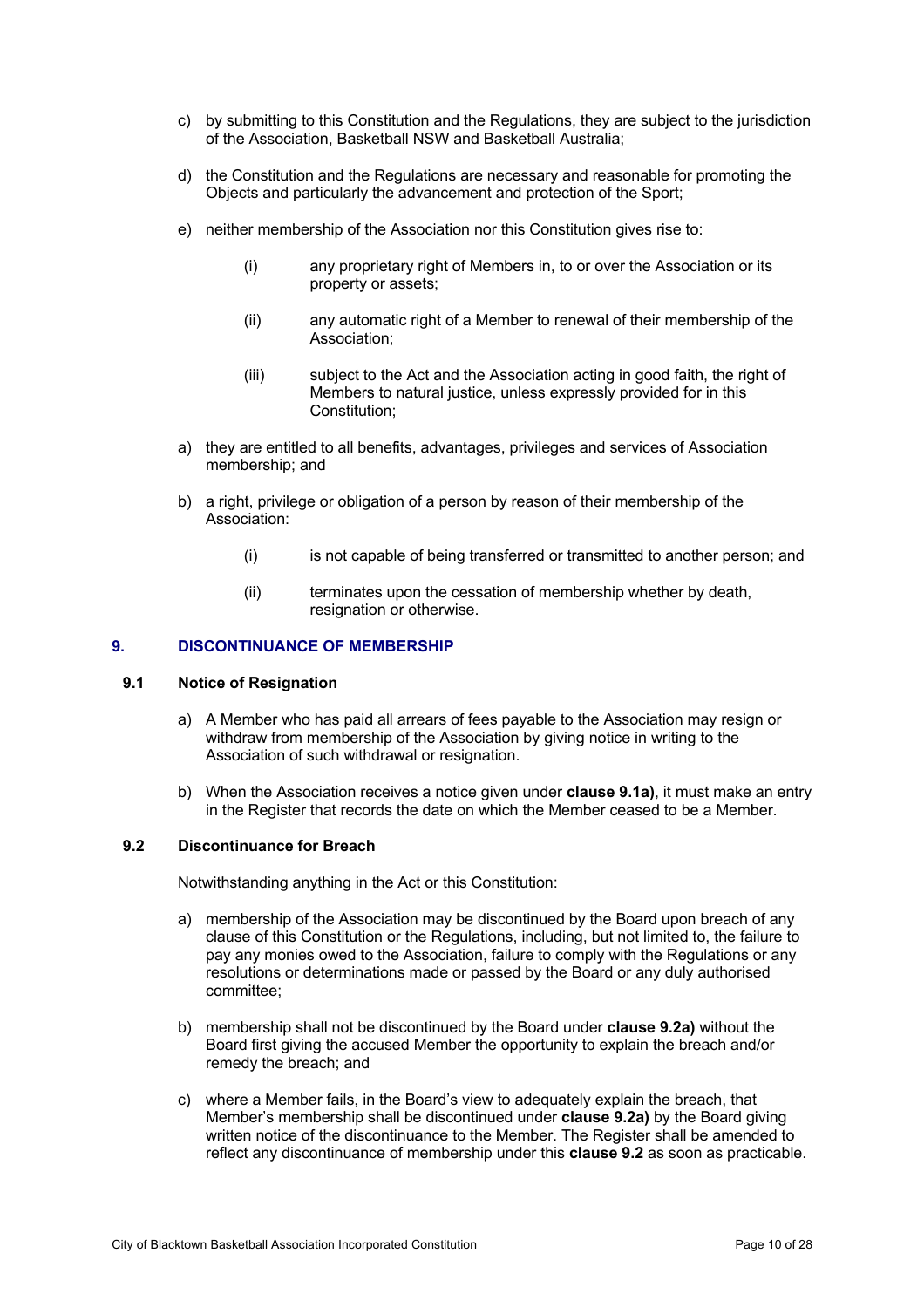# **9.3 Member to Re-Apply**

A Member whose membership has ceased or been discontinued under **clauses 9.1** or **9.2**:

- a) must seek renewal and re-apply for membership in accordance with this Constitution; and
- b) may be re-admitted at the discretion of the Board. There is no right of appeal where the Board refuses to re-admit a former Member under this clause.

#### **9.4 Forfeiture of Rights**

A Member who ceases to be a Member, for whatever reason, shall forfeit all rights in and claims upon the Association and its property and shall not use any property of the Association including Intellectual Property. Any Association documents, records or other property in the possession, custody or control of that Member shall be returned to the Association immediately.

#### **9.5 Membership may be Reinstated**

Membership which has been discontinued under this **clause 9** may be reinstated at the discretion of the Board, with such conditions as it deems appropriate.

#### **9.6 Refund of Membership Fees**

- a) Membership fees or subscriptions paid by the discontinued Member may be refunded in accordance with this **clause 9.6**.
- b) The Association component of any fee or subscription paid by a discontinued Member may be refunded at the discretion of the Association, and may be on a pro-rata basis.
- c) The Basketball NSW component of any fee or subscription paid by a discontinued Member will not be refunded if the discontinued Member has participated in a basketball activity (game or training) prior to discontinuance.

### **10. DISCIPLINE ®**

# **10.1 Disciplinary proceedings**

The Board may commence or cause to be commenced disciplinary proceedings against a Member who has allegedly:

- a) breached, failed, refused or neglected to comply with a provision of this Constitution, the Regulations or any resolution or determination of the Board or any duly authorised committee;
- b) acted in a manner unbecoming of a Member, or prejudicial to the purposes and interests of the Association and/or basketball; or
- c) brought themselves, the Association, any other Member or basketball into disrepute.

#### **10.2 Procedure**

- a) That Member will be subject to and submits unreservedly to the jurisdiction, procedures, penalties and the appeal mechanisms of the Association set out in the Regulations or as otherwise determined by the Board.
- b) Without limiting the operation of **clause 10.2(a)** the Board may appoint a Judiciary Committee to deal with any disciplinary matter referred to it. Such a Judiciary Committee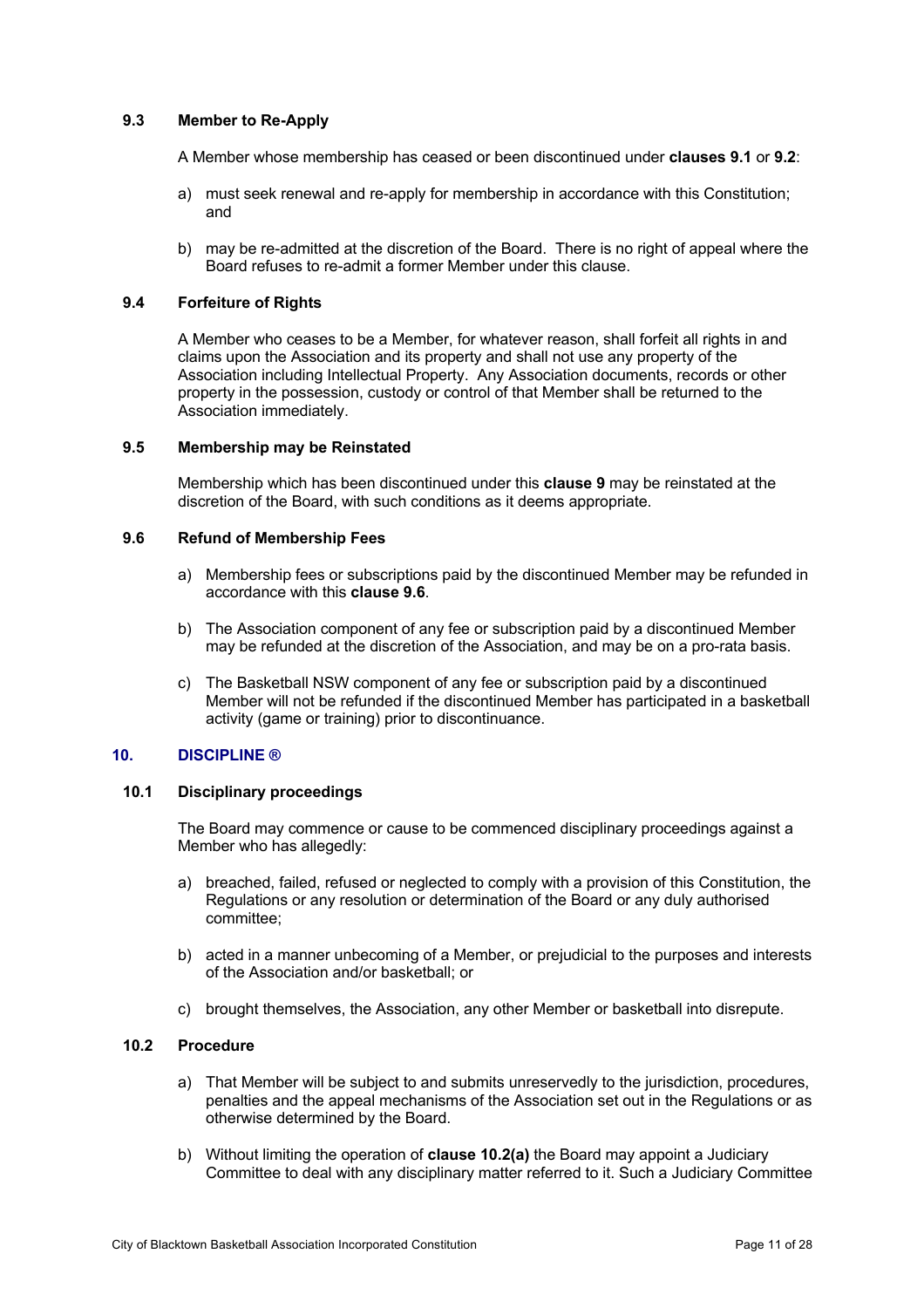shall operate in accordance with the procedures expressed in the Regulations or as otherwise determined by the Board but subject always to the Act.

#### **11. SUBSCRIPTIONS AND FEES ®**

- a) The annual membership subscription and any other fees or levies payable by Members or categories of Members to the Association, the benefits which apply, the time for, and manner of payment, shall be determined by the Board from time to time.
- b) The Board is empowered to prevent any Member whose annual subscription or any other fees are in arrears from exercising the whole or any of the rights or privileges of membership of the Association, including but not limited to the right to vote at General Meetings. There is no right to natural justice or any right of appeal where the Board exercises its power under this **clause 11(b)**.

#### **12. EXISTING DIRECTORS**

The Members of the Board of the Association in office immediately prior to approval of this Constitution under the Act shall continue in those positions until the next annual General Meeting following such adoption of this Constitution. After this General Meeting the positions of Directors shall be filled, vacated and otherwise dealt with in accordance with this Constitution.

#### **13. POWERS OF THE BOARD**

Subject to the Act and this Constitution, the business of the Association shall be managed, and the powers of the Association shall be exercised by the Board. In particular, the Board shall act in accordance with the Objects and shall operate for the benefit of the Members and the Sport and community throughout the Local area.

#### *14.* **COMPOSITION OF THE BOARD**

#### **14.1 Composition of the Board**

The Board shall comprise up to:

- a) five (5) elected Directors who must all be Members and who shall be elected under **clause 15**; and
- b) two (2) appointed Directors who need not be Members and who may be appointed by the Directors under **clause 16**.

#### **14.2 Election and Appointment of Directors ®**

- a) The elected Directors shall be elected under **clause 15**.
- b) The appointed Directors may be appointed under **clause 16**.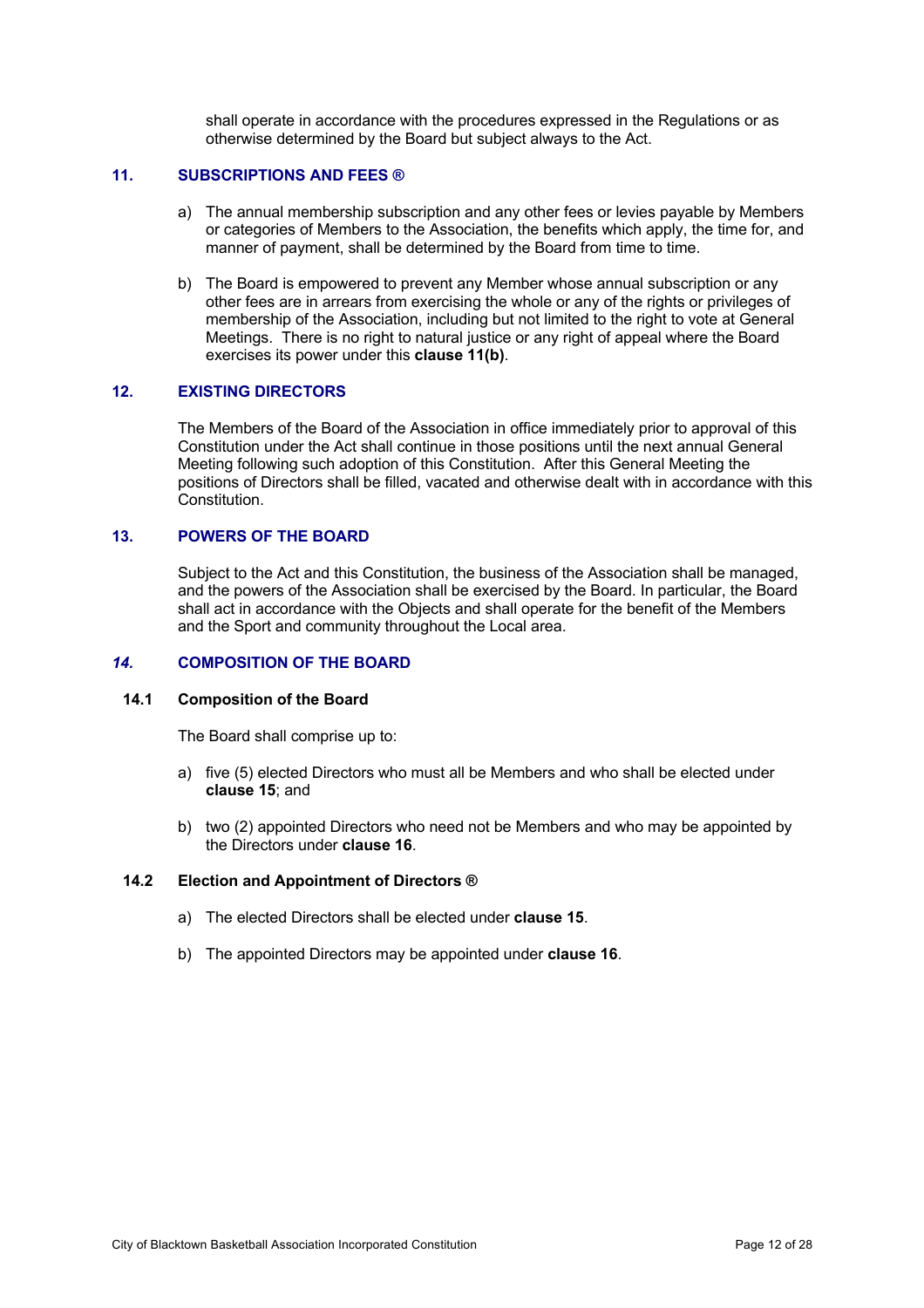#### **14.3 Portfolios ®**

The Board may allocate portfolios and/or titles to Directors. Subject to this Constitution and any properly passed resolution of the Board, the allocation of portfolios or titles does not effect the powers and duties of Directors.

#### **15. ELECTED DIRECTORS**

#### **15.1 Nomination for Board ®**

- a) Nominations for elected Director positions shall be called for thirty-five (35) days prior to the annual General Meeting. When calling for nominations, details of the necessary qualifications and job descriptions for the positions shall also be provided. Qualifications and job descriptions may be determined by the Board from time to time.
- b) Nominees for elected Director positions must declare any position they hold in Basketball NSW or Basketball Australia.

#### **15.2 Form of Nomination**

Nominations must be:

- a) in writing on the prescribed form; and
- b) signed by two (2) Individual Members whose membership period end date is greater than the date of the annual General Meeting; and
- c) certified by the nominee (who must be an Individual Member and their membership period end date is greater than the date of the annual General Meeting ) expressing their willingness to accept the position for which they are nominated; and
- d) delivered to the Association not less than twenty-five (25) days before the date fixed for the annual General Meeting.
- e) a nominated person cannot be an employee of the Association.

#### **15.3 Elections ®**

- a) If the number of nominations received is equal to the number of vacancies to be filled or if there are insufficient nominations received to fill all vacancies on the Board, then those nominated may be declared elected only if approved by a majority of Members present and entitled to vote.
- b) If there are insufficient nominations received to fill all vacancies on the Board, or if a person is not approved by the majority of Members under **clause 15.3a)**, the positions will be deemed casual vacancies under **clause 17.1**.
- c) If the number of nominations exceeds the number of vacancies to be filled, a ballot (including an electronic ballot) will be conducted for each vacancy on the Board in accordance with **clause d)**.
- d) Voting shall be conducted in such a manner and by such a method as determined by the Board from time to time.

#### **15.4 Term of Appointment for Elected Directors**

a) Directors elected under **clause 15** shall be elected for a term of two (2) years. Subject to provisions in this Constitution relating to early retirement or removal of Directors, elected Directors shall remain in office from the conclusion of the annual General Meeting at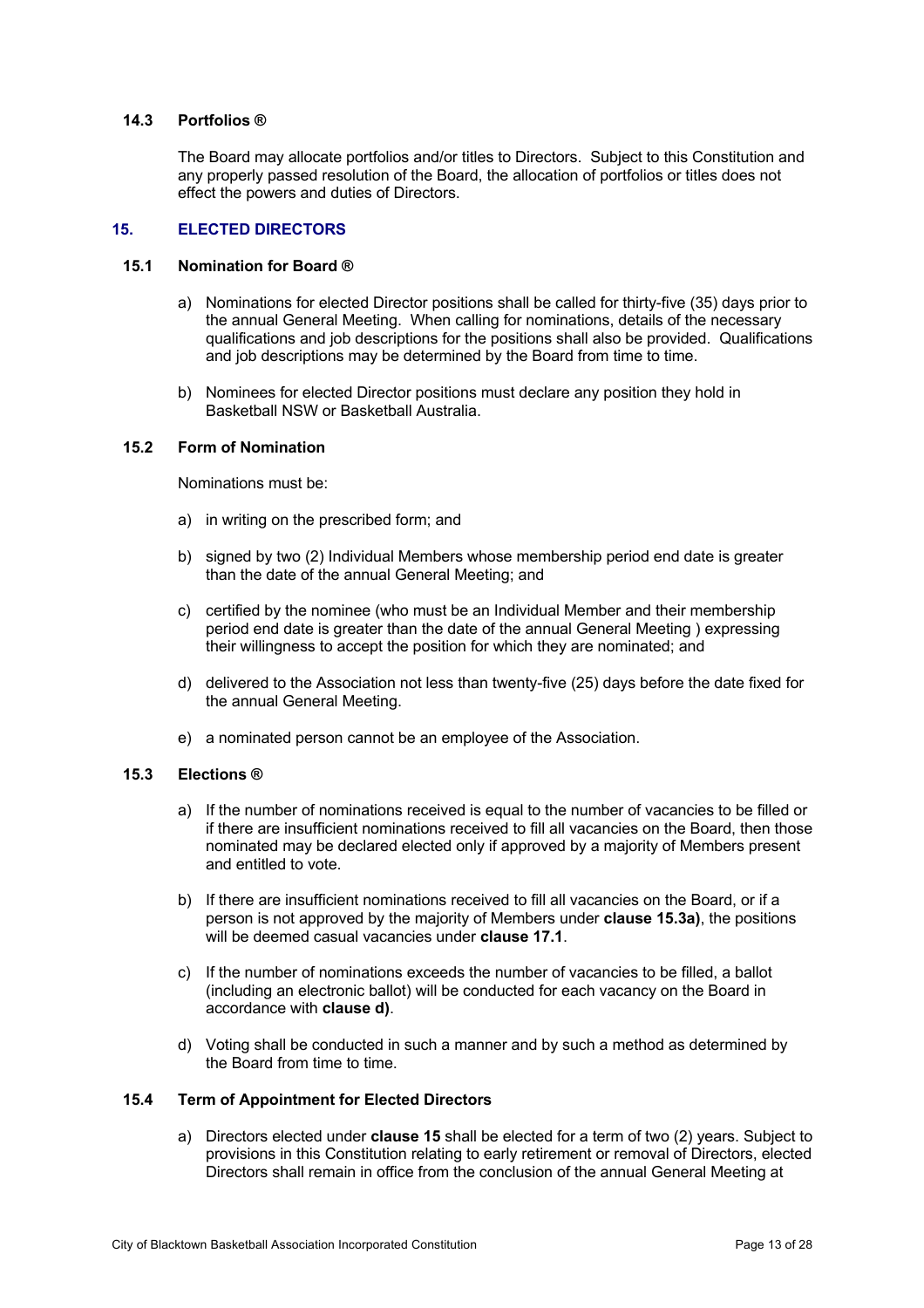which the election occurred until the conclusion of the second annual General Meeting following.

- b) Three (3) elected Directors shall retire in each even year and two (2) elected Directors shall retire in each odd year until, after two (2) years, the five (5) original elected Directors have retired, after which those elected Directors (or their replacements) who first retired, shall retire and so on.
- c) The sequence of retirements under **clause 15.4b)** to ensure rotational terms shall be determined by the Board. If the Board cannot agree it will be determined by lot.
- d) Following the adoption of this Constitution, no person who has served as an elected Director for a period of four (4) consecutive full terms (eight (8) years) shall be eligible for election as an elected Director until the next annual general meeting following the date of conclusion of their last term as an elected Director.

#### **16. APPOINTED DIRECTORS**

#### **16.1 Appointment of Directors**

The elected Directors may appoint up to two (2) appointed Directors.

# **16.2 Qualifications for Appointed Directors**

The appointed Directors may have specific skills in commerce, finance, marketing, law or business generally or such other skills which complement the Board composition. They do not need to be Members.

#### **16.3 Term of Appointment**

- a) Appointed Directors may be appointed by the elected Directors under this Constitution for a term of two years (2), which shall commence from the first Board meeting after the annual General Meeting until after the conclusion of the second annual General Meeting that follows.
- b) Appointed Directors should be appointed to ensure rotational terms that coincide with the elected Directors' rotational terms.
- c) Any adjustment to the term of appointed Directors appointed under this Constitution necessary to ensure rotational terms under this Constitution shall be determined by the Board.
- d) Following the adoption of this Constitution, no person who has served as an appointed Director for a period of four (4) consecutive full terms (eight (8) years) shall be eligible for appointment as an appointed Director until the next annual General Meeting following the date of conclusion of their last term as an appointed Director.

#### **17. VACANCIES ON THE BOARD**

#### **17.1 Casual Vacancies**

Any casual vacancy occurring in the position of Director may be filled by the remaining Directors from among appropriately qualified persons. Any casual vacancy may only be filled for the remainder of the Director's term under this Constitution.

# **17.2 Grounds for Termination of Director**

In addition to the circumstances in which the office of a Director becomes vacant by virtue of the Act, the office of a Director becomes vacant if the Director: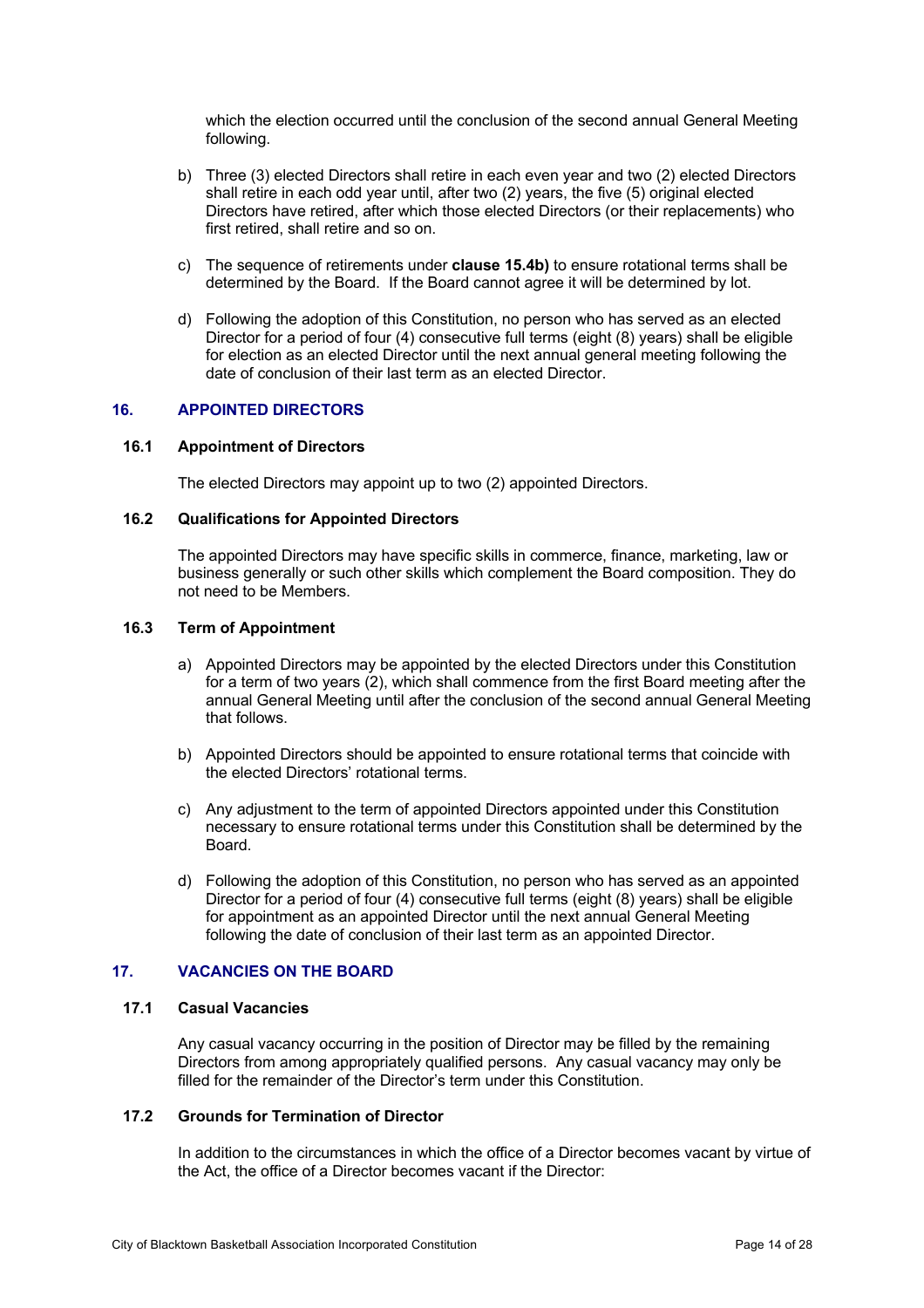- a) dies;
- b) becomes bankrupt or makes any arrangement or composition with their creditors generally;
- c) after reasonable consideration by the Board, is determined by the Board to have become Incapacitated and the Board reasonably expects the Director will remain Incapacitated for a period exceeding 3 months, provided always that:
	- (i) the Director is first given the opportunity to make written or oral submissions to the Board before a determination is made; and
	- (ii) any determination made under this **clause 17.2** shall be made with the Directors acting reasonably;
- d) resigns their office in writing to the Association;
- e) is absent without the consent of the Board from meetings of the Board held during a period of six (6) months;
- f) holds any office of employment with the Association without the approval of the Board;
- g) is directly or indirectly interested in any contract or proposed contract with the Association and fails to declare the nature of that interest;
- h) in the reasonable opinion of the Board (but subject always to this Constitution) has:
	- (iii) acted in a manner unbecoming or prejudicial to the Objects and interests of the Association;
	- (iv) brought themselves or the Association into disrepute;
- i) is removed by Special Resolution; or
- j) would otherwise be prohibited from being a director of a corporation under the *Corporations Act 2001 (Cth.)*.

# **17.3 Board May Act**

If a casual vacancy or vacancies arises in the office of a Director or Directors, the remaining Directors may act. If the number of remaining Directors is not sufficient to constitute a quorum at a meeting of the Board however, they may act only for the purpose of increasing the number of Directors to a number sufficient to constitute a quorum.

# **18. MEETINGS OF THE BOARD**

#### **18.1 Board to Meet**

The Board shall meet as often as is deemed necessary in every calendar year for the dispatch of business (and shall be at least as often as is required under the Act). Subject to this Constitution, it may adjourn and otherwise regulate its meetings as it thinks fit. A Director may at any time convene a meeting of the Board within a reasonable time.

#### **18.2 Decisions of Board**

Subject to this Constitution, questions arising at any meeting of the Board shall be decided by a majority of votes and a determination of a majority of Directors shall for all purposes be deemed a determination of the Board. All Directors shall have one (1) vote on any question.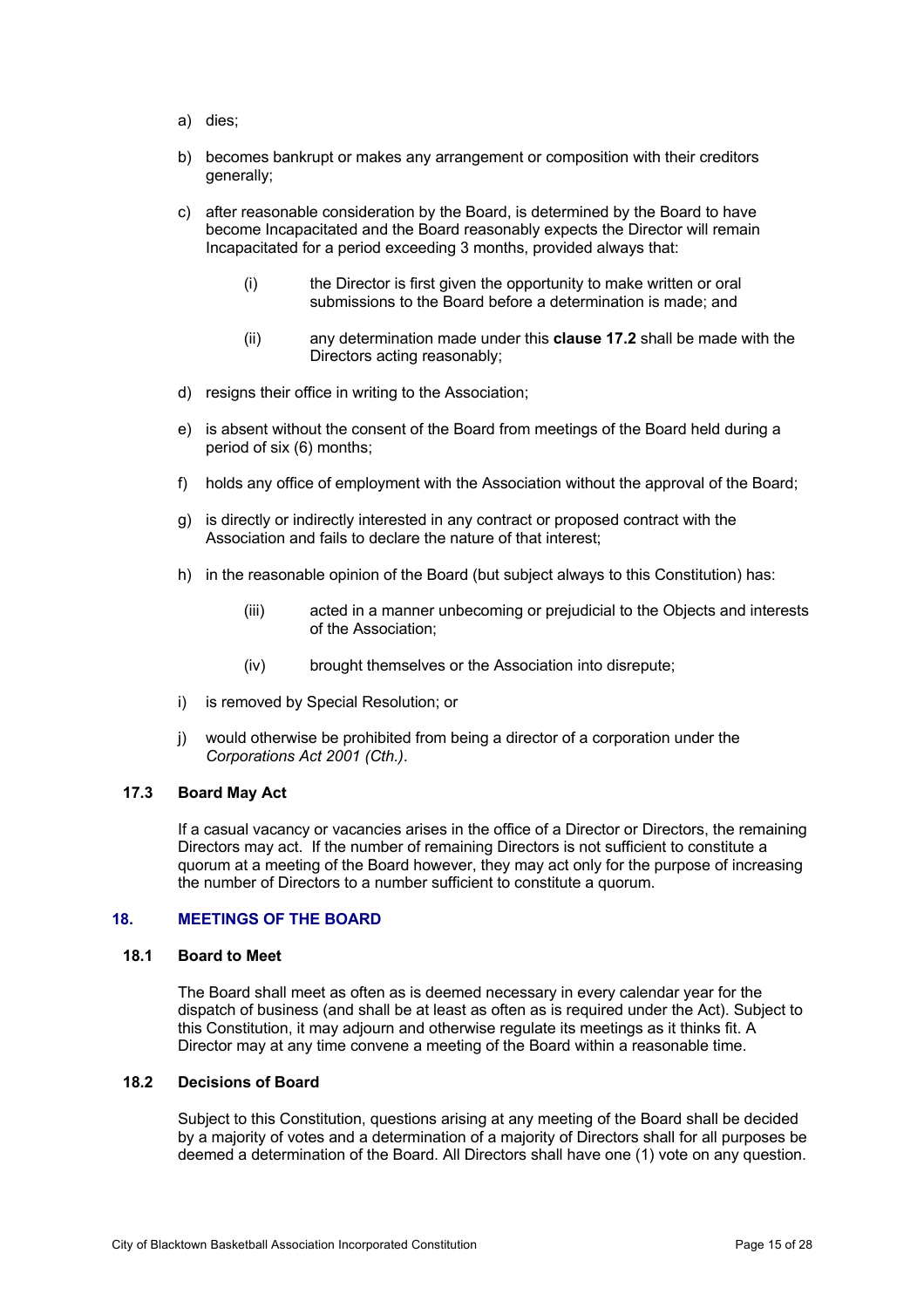Where voting is equal, the chair may exercise a casting vote. If the chair does not exercise a casting vote, the motion will be lost.

#### **18.3 Resolutions Not in Meeting**

- a) A resolution in writing that has been signed or assented to by any form of visible or other electronic communication by all the Directors for the time being present in Australia shall be as valid and effectual as if it had been passed at a meeting of Directors duly convened and held. Any such resolution may consist of several documents in like form each signed by one or more of the Directors.
- b) Without limiting the power of the Board to regulate its meetings as it thinks fit, a meeting of the Board may be held where one or more of the Directors is not physically present at the meeting, provided that:
	- (i) all persons participating in the meeting are able to communicate with each other effectively, simultaneously and instantaneously whether by means of telephone or other form of communication;
	- (ii) notice of the meeting is given to all the Directors entitled to notice in accordance with the usual procedures agreed upon or laid down from time to time by the Board or this Constitution. The notice will specify that Directors are not required to be present in person;
	- (iii) if a failure in communications prevents **clause 18.3b)(i)** from being satisfied by the number of Directors which constitutes a quorum, and none of such Directors are present at the place where the meeting is deemed by virtue of the further provisions of this clause to be held, then the meeting shall be suspended until **clause 18.3b)(i)** is satisfied again. If such condition is not satisfied within fifteen (15) minutes from the interruption, the meeting shall be deemed to have been terminated or adjourned; and
	- (iv) any meeting held where one or more of the Directors is not physically present shall be deemed to be held at the place specified in the notice of the meeting, provided a Director is there present. If no Director is there present, the meeting shall be deemed to be held at the place where the chair of the meeting is located.

#### **18.4 Quorum**

At meetings of the Board the number of Directors whose presence is required to constitute a quorum is four (4). A quorum must remain present throughout the meeting.

# **18.5 Notice of Board Meetings**

Unless all Directors agree to hold a meeting at shorter notice (which agreement shall be sufficiently evidenced by their apology or presence) not less than fourteen (14) days written notice of the meeting of the Board shall be given to each Director. The agenda shall be forwarded to each Director not less than four (4) days prior to such meeting.

#### **18.6 Chair**

Following the General Meeting, the Board shall appoint a chair from among its number. The chair shall be the nominal head of the Association and will act as chair of any Board meeting or General Meeting at which they are present. If the chair is not present or is unwilling or unable to preside at a Board meeting the remaining Directors shall appoint another Director to preside as chair for that meeting only.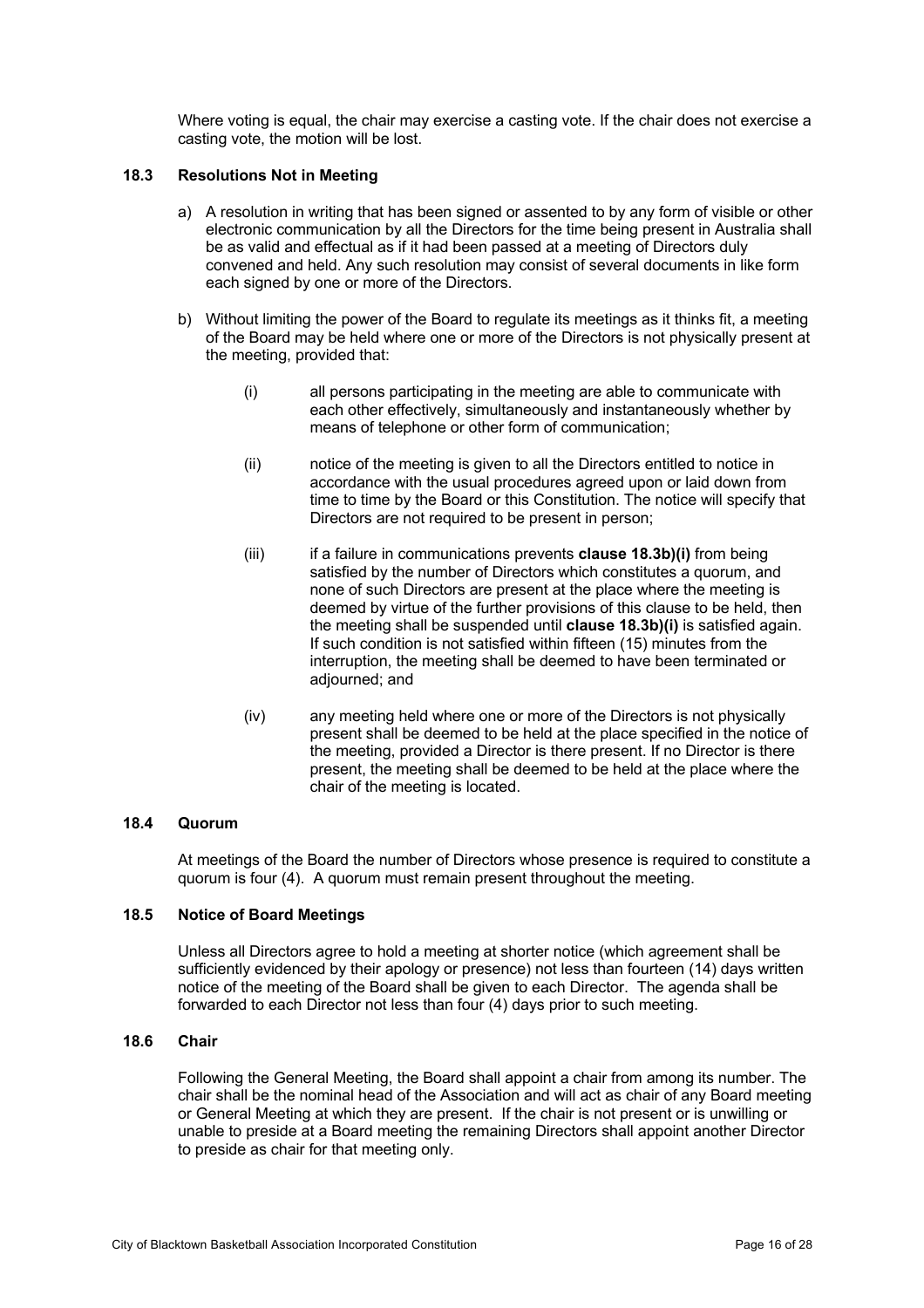# **18.7 Conflict of Interest ®**

A Director shall declare their interest in any contractual, selection, disciplinary, or financial matter in which a conflict of interest arises or may arise. They shall, unless otherwise determined by the Board, absent them self from discussions of such matters and shall not be entitled to vote in respect of such matters. If the Director casts a vote, the vote shall not be counted. If there is any uncertainty as to whether it is necessary for a Director to absent them self from discussions and refrain from voting, the issue should be immediately determined by the Board. If this is not possible, the matter shall be adjourned or deferred.

#### **18.8 Disclosure of Interests**

- a) The nature of the interest of a Director must be declared at the meeting of the Board at which the relevant matter is first taken into consideration, if the interest then exists. In any other case, the interest should be disclosed to the Board at the next meeting of the Board. If a Director becomes interested in a matter after it is made or entered into, the declaration of the interest must be made at the first meeting of the Board held after the Director interest has arisen.
- b) All disclosed interests must also be disclosed to each annual General Meeting.

# **18.9 General Disclosure**

A general notice stating that a Director is a member of any specified firm or Association and that they are 'interested' in all transactions with that firm or Association is sufficient declaration under **clause 18.8**. After such general notice, it is not necessary for the Director to give a special notice regarding any particular transaction with that firm or Association.

#### **18.10 Recording Disclosures ®**

Any declaration made, any disclosure or any general notice given by a Director under **clauses 18.7, 18.8** and/or **18.9** must be recorded in the minutes of the relevant meeting and otherwise in accordance with the Act.

### **19. POWERS AND DUTIES OF THE BOARD**

- a) The business of the association shall be managed by the Board who may exercise all powers of the Association except any power which the Act or this Constitution require the Association to exercise in general meeting. The Board may make, amend or delete regulations or by-laws regulating the conduct of Members or the activities of the Association.
- b) All cheques, promissory notes, drafts, bills or exchange and other negotiable instruments, and all receipts for money paid to the Association, must be signed by any two Directors, or in such other way as the Board decides from time-to-time.
- c) The Board must cause minutes to be made:
	- i. Of all appointments of officers and employees;
	- ii. Of names of Directors present at each meeting of the Association and of the Board;
	- iii. Of all proceedings at all meetings of the Association and of the Board.

# **19.1 Board May Delegate Functions**

The Board may, by instrument in writing, create, establish or appoint special committees, individual officers and consultants to carry out specific duties and functions.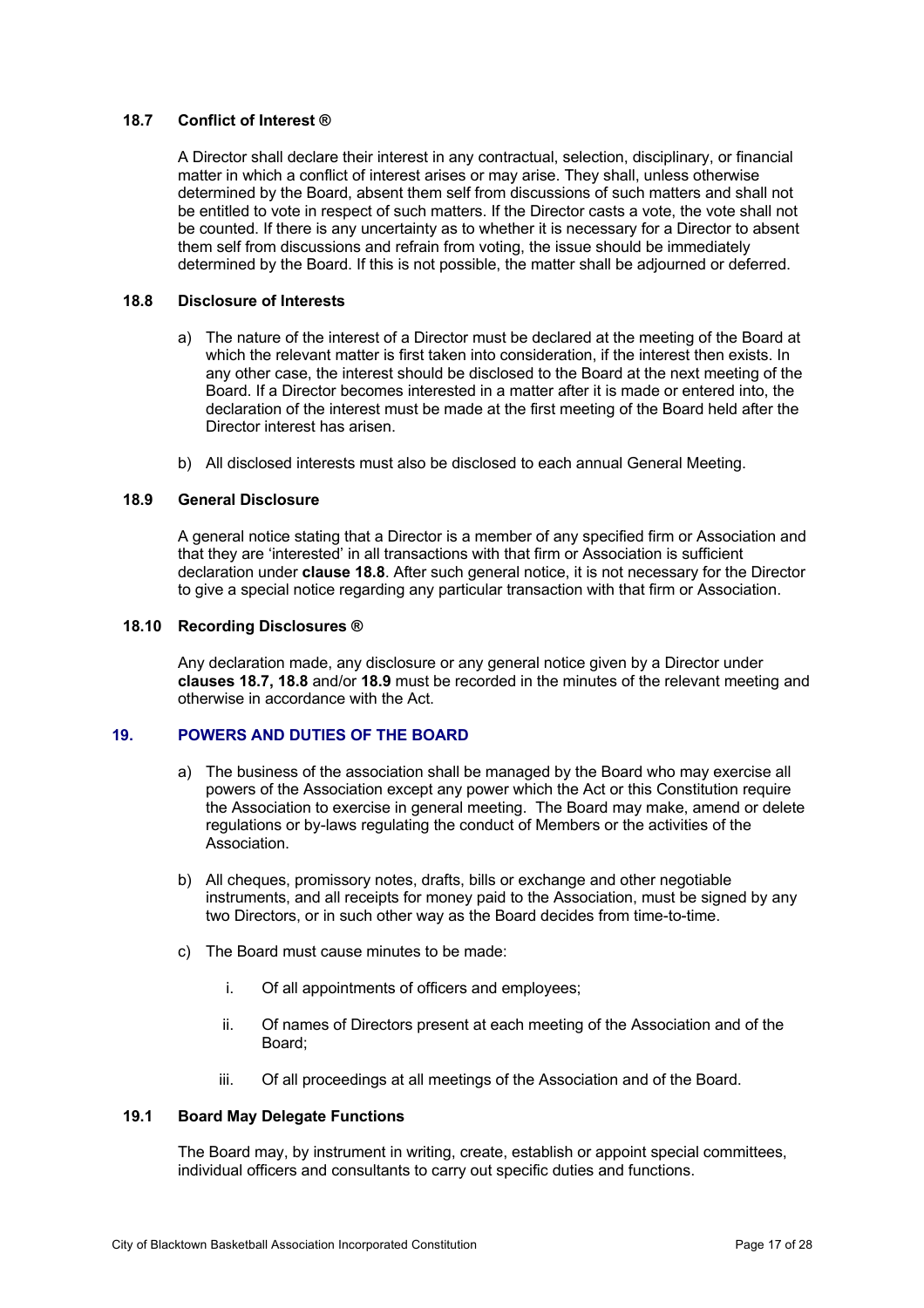The Board will determine what powers these committees are given. In exercising its power under this clause, the Board should take into account broad stakeholder involvement.

#### **19.2 Delegation by Instrument**

In the establishing instrument, the Board may delegate such functions as are specified in the instrument, other than:

- a) this power of delegation; and
- b) a function imposed on the Board by the Act, any other law or this Constitution.

# **19.3 Delegated Function Exercised in Accordance with Terms**

A function, the exercise of which has been delegated under this clause, may, while the delegation remains unrevoked, be exercised from time to time in accordance with the terms of the delegation.

# **19.4 Procedure of Delegated Entity**

The procedures for any entity exercising delegated power shall, subject to this Constitution and with any necessary or incidental amendment, be the same as that applicable to meetings of the Board under **clause 18**. The entity exercising delegated powers shall make decisions in accordance with the Objects, and it shall promptly provide the Board with details of all material decisions. The entity shall also provide any other reports, minutes and information as required by the Board from time to time.

#### **19.5 Delegation May Be Conditional**

A delegation under this clause may be made subject to certain conditions or limitations regarding the exercise of any function. These may be specified in the delegation.

#### **19.6 Revocation of Delegation**

The Board may by resolution and/or instrument in writing, at any time revoke wholly or in part any delegation made under this clause. The Board may also amend or repeal any decision made by a body or person under this **clause 19**.

# **20. SEAL**

- a) The Association may have a Seal upon which its corporate name shall appear in legible characters.
- b) The Seal shall not be used without the express authorisation of the Board. Every use of the Seal shall be recorded in the Association's minute book. Two (2) Directors must witness every use of the Seal, unless the Board determines otherwise.

# **21. ANNUAL GENERAL MEETING**

- a) The Association's annual General Meeting shall be held in accordance with the Act and this Constitution. It should be held on a date and at a venue determined by the Board.
- b) All General Meetings other than the annual General Meeting shall be special General Meetings and shall be held in accordance with this Constitution.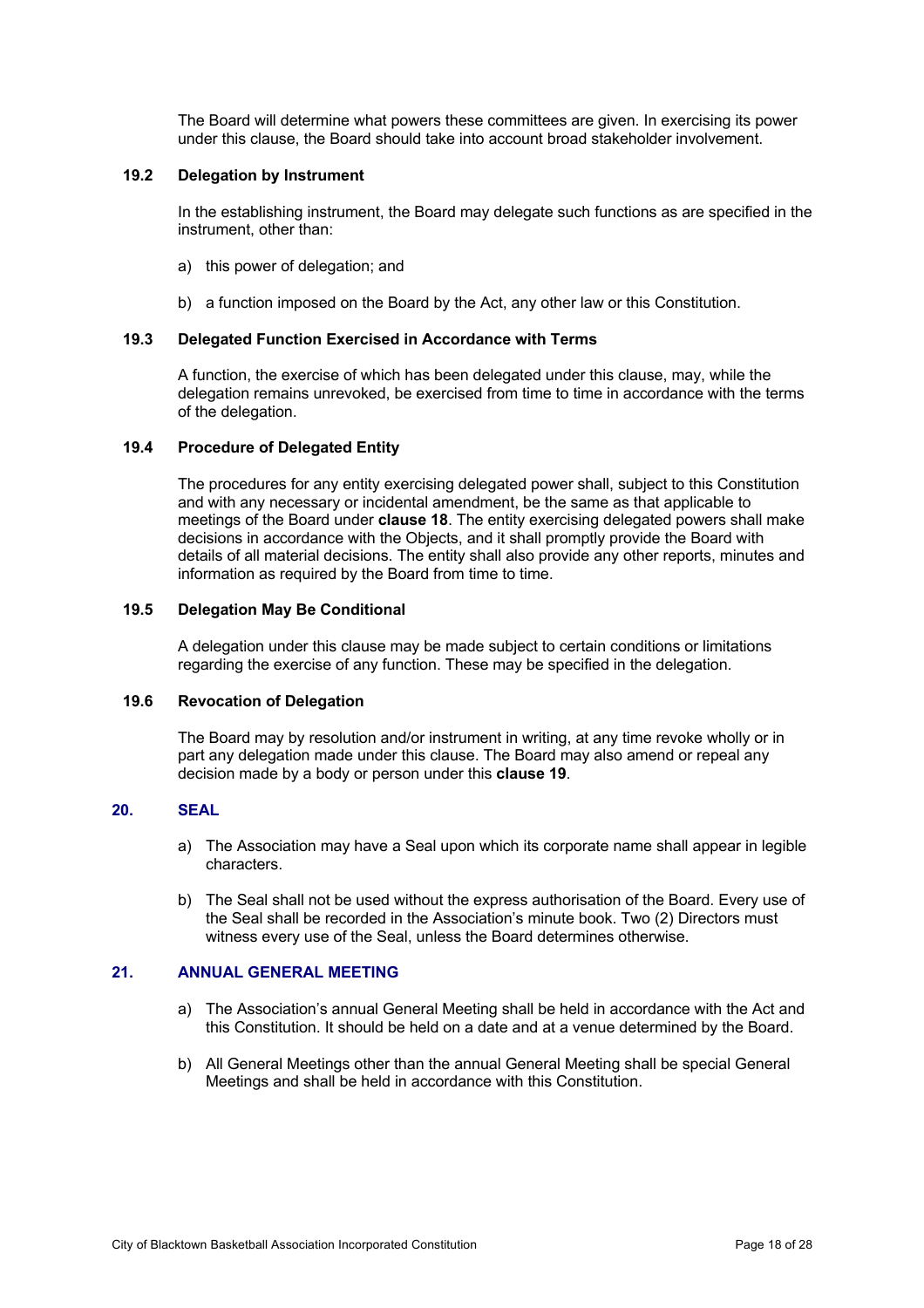# **22. SPECIAL GENERAL MEETINGS**

#### **22.1 Special General Meetings May be Held**

The Board may, whenever it thinks fit, convene a special General Meeting. When, but for this clause, more than fifteen (15) months elapses between annual General Meetings, the Board shall convene a special General Meeting before the expiration of that period.

#### **22.2 Requisition of Special General Meetings**

- a) The secretary will convene a special General Meeting when, subject to **clause 22.2(b)**, fifteen (15) Members entitled to vote submit a requisition in writing.
	- (i) The requisition for a special General Meeting shall state the object(s) of the meeting, be signed by the Members making the requisition and be sent to the Association. The requisition may consist of several like documents, each page signed by all of the Members making the requisition.
	- (ii) Subject to clause **22.2(b)**, if the Board does not cause a special General Meeting to be held one (1) month after the date in which the requisition is sent to the Association, the Members making the requisition, or any of them, may convene a special General Meeting to be held no later than three (3) months after that date.
	- (iii) A special General Meeting convened by Members under this Constitution shall be convened in the same manner, or as close as possible, as those convened by the Board.
- b) Where a special General Meeting is requisitioned, in part or in full, to remove one or more Directors under **clause 17.2(i)**, the requisitioning Members and the applicable Director(s) must first undertake that part of the grievance procedure outlined in clauses **32(a)** and **(b)**, For the avoidance of doubt, the Board is not required to give notice of, or convene, a special General Meeting falling within this **clause 22.2(b)**, until such requirement is met.

#### **23. NOTICE OF GENERAL MEETING**

- a) Notice of every General Meeting shall be given to every Life Member and Individual Member entitled to receive notice. Notices shall be sent to the email addresses appearing in the Association's Register. The auditor and Directors shall also be entitled to receive notice of every General Meeting. No other person shall be entitled, as of right, to receive notices of General Meetings.
- b) A notice of a General Meeting shall specify the place, day and hour of the meeting and shall state the business to be transacted at the meeting.
- c) At least twenty-one (21) days' notice of a General Meeting shall be given to those Members entitled to receive notice, together with:
	- (i) the agenda for the meeting; and
	- (ii) any notice of motion received from Members entitled to vote.
- d) Notice of every General Meeting shall be given in the manner in **clause 41**.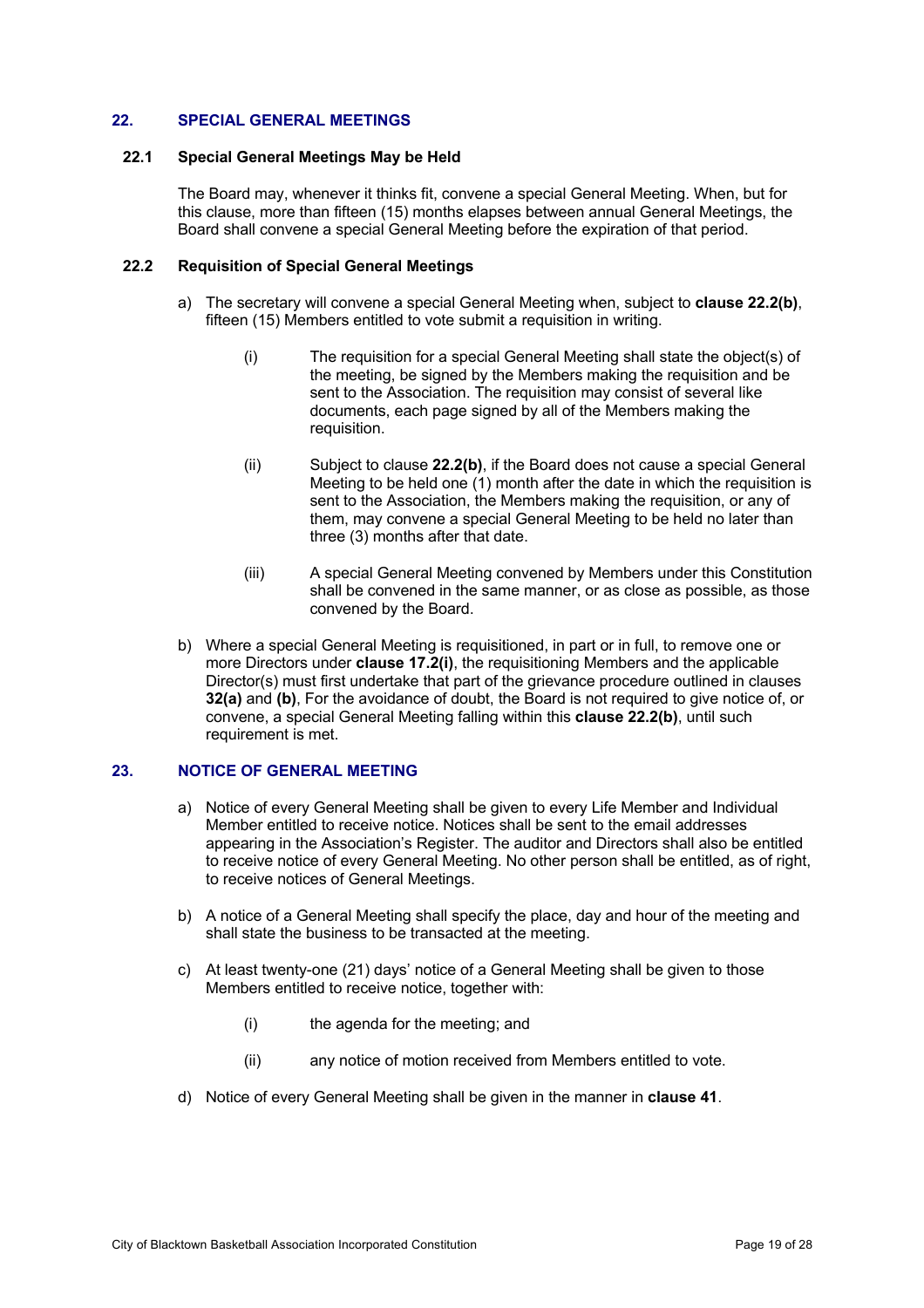# **24. BUSINESS**

- a) The business to be transacted at the annual General Meeting includes the consideration of accounts and the reports of the Board and auditors, the election of Directors under this Constitution and subject to the requirements of the Act, the appointment of the auditors.
- b) All business that is transacted at a General Meeting and at an annual General Meeting, with the exception of those matters set down in **clause 24a)**, shall be special business.
- c) No business other than that stated on the notice for a General Meeting shall be transacted at that meeting.

#### **25. NOTICES OF MOTION**

Members entitled to vote may submit notices of motion for inclusion as special business at a general meeting. All notices of motion must be submitted in writing on the prescribed form to the Association no less than twenty-five (25) days (excluding receiving date and meeting date) prior to the General Meeting.

#### **26. PROCEEDINGS AT GENERAL MEETINGS**

#### **26.1 Quorum**

No business shall be transacted at any general meeting unless a quorum is present at the time when the meeting proceeds to business. A quorum for General Meetings of the Association shall be fifteen (15) Members entitled to vote.

#### **26.2 Chair to Preside**

The chair of the Board shall, subject to this Constitution, preside as chair at every General Meeting except:

- a) in relation to any election for which the chair is a nominee; or
- b) where a conflict of interest exists.

If the chair is not present, or is unwilling or unable to preside, the Member present shall appoint another Director to preside as chair for that meeting only, or if no Director is present or willing to act, an individual approved by a majority of the Members entitled to vote.

# **26.3 Adjournment of Meeting**

- a) If within half an hour from the time appointed for the meeting a quorum is not present, the meeting shall be adjourned until the same day in the next week at the same time and place or to a date, time or place determined by the chair. If at the adjourned meeting a quorum is not present within half an hour from the time appointed for the meeting, the meeting will lapse.
- b) The chair may, with the consent of any meeting at which a quorum is present, and shall, if so directed by the meeting, adjourn the meeting from time to time and from place to place. No business shall be transacted at any adjourned meeting other than the business left unfinished at the meeting from which the adjournment took place.
- c) When a meeting is adjourned for thirty (30) days or more, notice of the adjourned meeting shall be given as in the case of an original meeting.
- d) Except as provided in **clause 26.3c)** it shall not be necessary to give any notice of an adjournment or the business to be transacted at any adjourned meeting.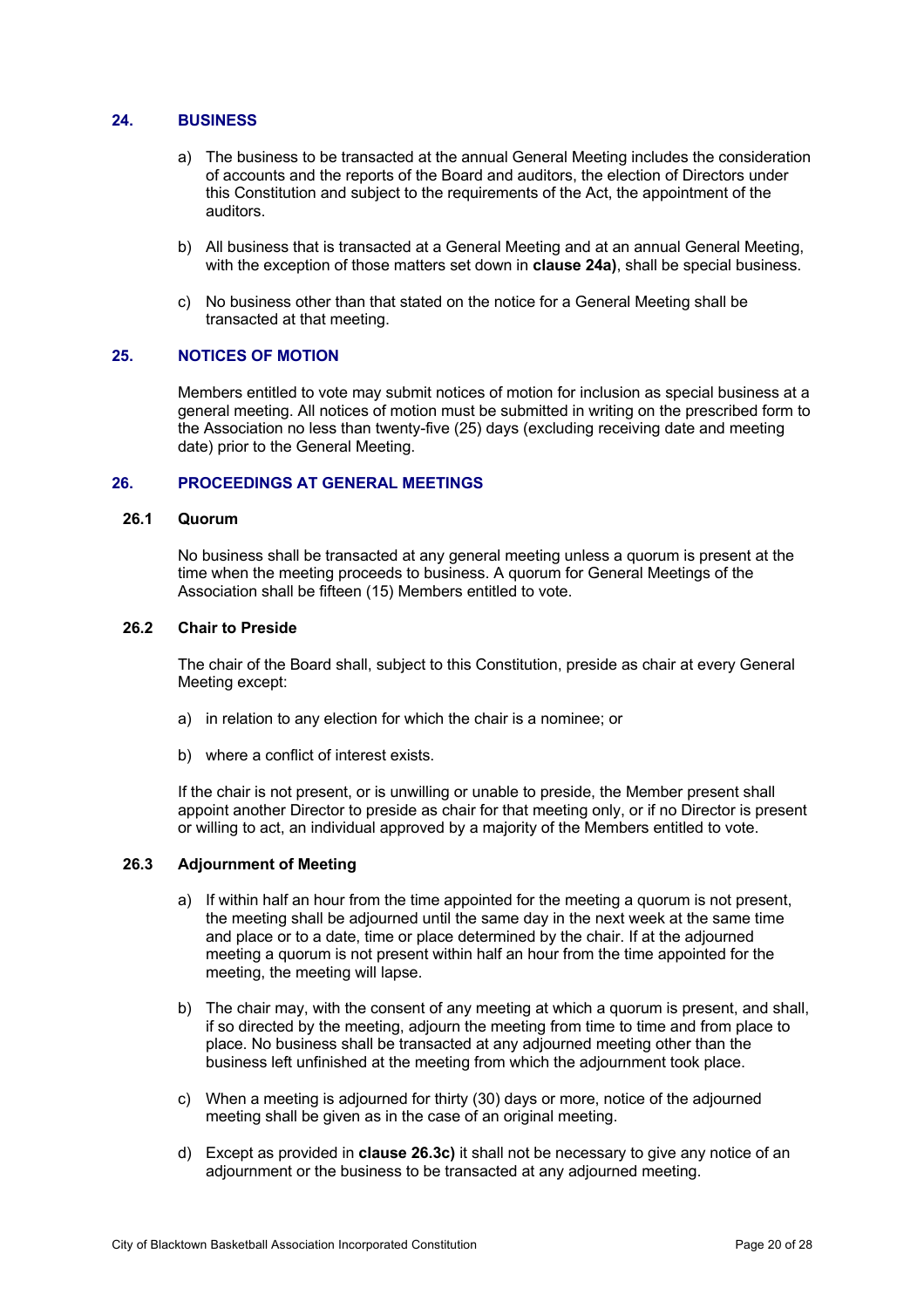# **26.4 Voting Procedure**

At any meeting a resolution put to the vote of the meeting shall be decided on a show of hands unless a poll is (before or on the declaration of the result of the show of hands) demanded by:

- a) the chair; or
- b) a simple majority of the Members.

#### **26.5 Recording of Determinations**

Unless a poll is demanded under **clause 26.4**, the chair's declaration shall be conclusive evidence of the result of a resolution decided by a show of hands. The declaration does not need to record the number of votes in favour of or against the resolution; the result of the resolution must be recorded in the minutes.

#### **26.6 Where Poll Demanded**

If a poll is duly demanded under **clause 26.4** it shall be taken in such a manner and either at once or after an interval or adjournment or otherwise as the chair directs. The result of the poll shall be the resolution of the meeting.

# **26.7 Procedural irregularities**

- a) No decision of the Association, the Board or any Board authorised entity shall be invalid merely because of a failure to give proper notice under this Constitution or the Regulations or other irregularity in procedure required by this Constitution or the Regulations unless a person suffers substantial prejudice as a result of that failure to give proper notice or irregularity in procedure.
- b) The Association, the Board or other Board authorised entity may confirm an earlier decision which may have been otherwise invalid because of a failure to give proper notice or other irregularity in procedure and the decision shall be deemed to be valid from the time it was originally made.

#### **27. VOTING AT GENERAL MEETINGS ®**

#### **27.1 Members Entitled to Vote**

Each Individual Member (whose membership period end date is greater than the date of the General Meeting) shall be entitled to one (1) vote at General Meetings. No other Member shall be entitled to vote but shall, subject to this Constitution, have and be entitled to exercise those rights set out in **clause 5.1**.

# **27.2 Chair May Not Exercise Casting Vote**

Where voting at General Meetings is equal, the motion will be lost.

#### **27.3 Proxy Voting**

Proxy voting is not permitted at any General Meeting.

#### **27.4 Electronic Voting**

a) Voting by electronic communication at General Meetings may be permitted from time to time in such instances as the Board determines and shall be held in accordance with procedures prescribed by the Board.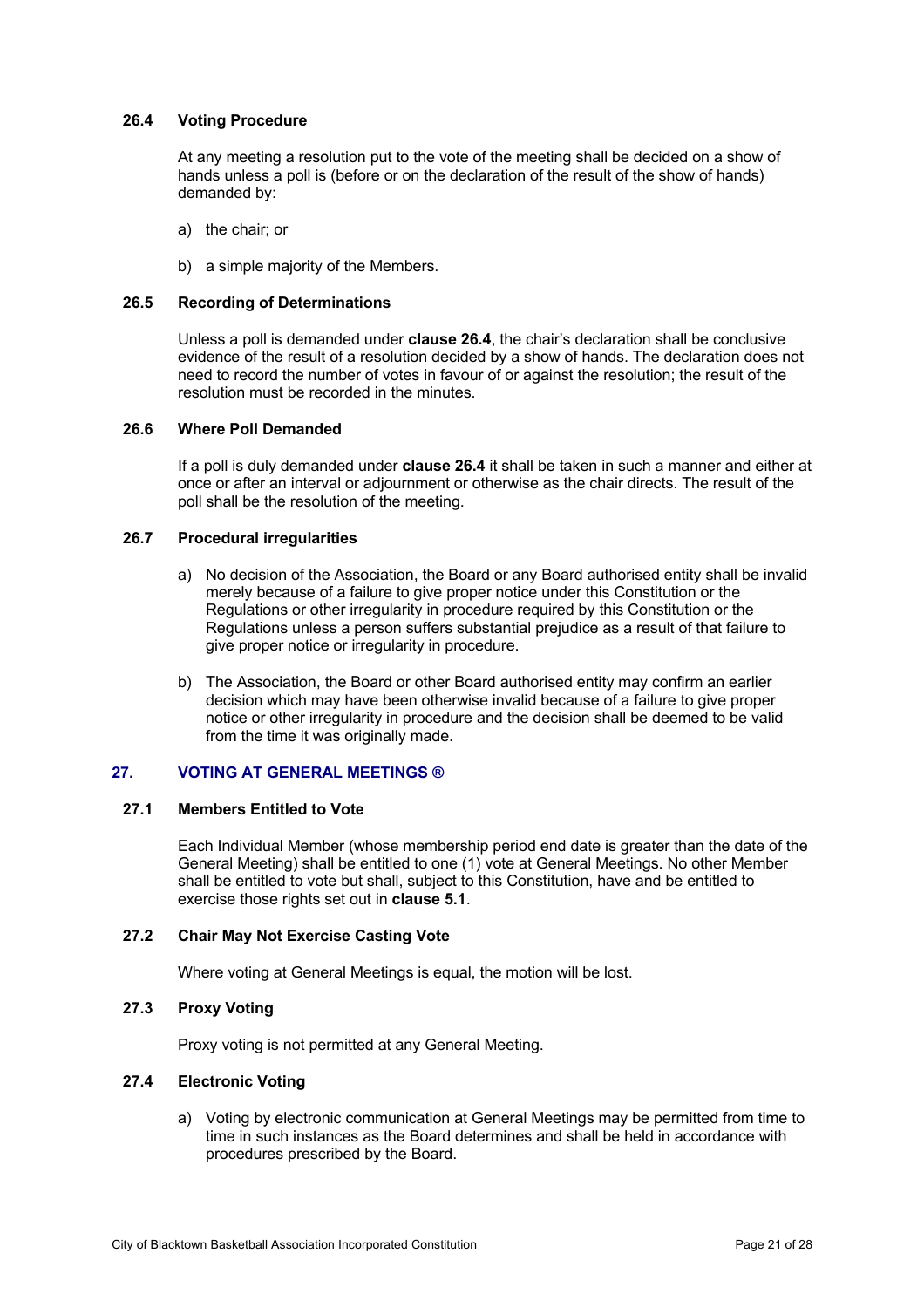b) Postal voting is not permitted at any General Meeting.

#### **28. PROCEEDINGS OF THE BOARD**

- a) The Board may meet for the dispatch of business, adjourn and otherwise regulate its meetings as it thinks fit. A Director may at any time and the Secretary shall on request of a Director summon a meeting of the Board.
- b) A meeting of the Board may be held using any means of audio or audio-visual communication by which each Director participating can hear and be heard by each other Director participating or in any other manner permitted by the Act. A meeting of the Board held solely or partly by technology is treated as held at the place at which the greatest number of Directors present at the meeting is located or, if an equal number of Directors is located in each of two or more places, at the place where the Chair of the meeting is located.
- c) Questions arising at any meeting of the Board are to be decided by a majority of votes and a determination by a majority of the Directors is for all purposes taken to be a determination of the Board. If votes are equal the Chair of the meeting is to have a second or casting vote.
- d) The quorum necessary for the transaction of business by the Board is a majority of the Directors holding office from time to time, or any greater number as may be fixed by Board.
- e) The continuing Directors may act despite any vacancy in the Board, but if and as long as their number is reduced below the minimum number of Directors fixed by or in accordance with this Constitution, the continuing Director or Directors may act for the purpose of increasing the number of Directors to that number or of summoning a general meeting of the Association, but for no other purpose.
- f) The Board must elect a Director to chair its meetings for a maximum period of 12 months. If there is no chairman of Directors or the chairman is not present within 15 minutes after the time for which a Board meeting is called or is unwilling to act, the Directors present must elect a Director present to chair the meeting.
- g) The Board may delegate any of its powers and or functions (not being duties imposed on the Board as the directors of the Association by the Act or the general law) to one or more sub-committees which may comprise either or both a Director (or Directors) or such Member (or Members) of the Association or such other persons as the Board thinks fit. Any sub-committee so formed must conform to any regulation that may be imposed by the Board. Unless prohibited by regulation of the Board a sub-committee may co-opt any person. All members of a sub-committee are to have one vote.
- h) The Board may appoint one or more advisory boards consisting of such Director or Directors or such Member (or Members) of the Association or such other persons as the Board thinks fit. Such advisory boards shall act in an advisory capacity only. They must conform to any regulations that may be imposed by the Board and subject to those regulations shall have the power to co-opt any person. All members of such advisory boards shall have one vote.
- i) A sub-committee may meet and adjourn as it thinks proper and may choose one of their number to act as chairman of their meetings. Questions arising at any meeting shall be determined by a majority of votes of the members of the sub-committee present, and if votes are equal the chair shall have a second or casting vote.
- j) All acts done by any meeting of the Board or of a sub-committee or by any person acting as a Director shall, even if it is afterwards discovered that there was some defect in the appointment of any Director or person acting as a Director, or that the Director or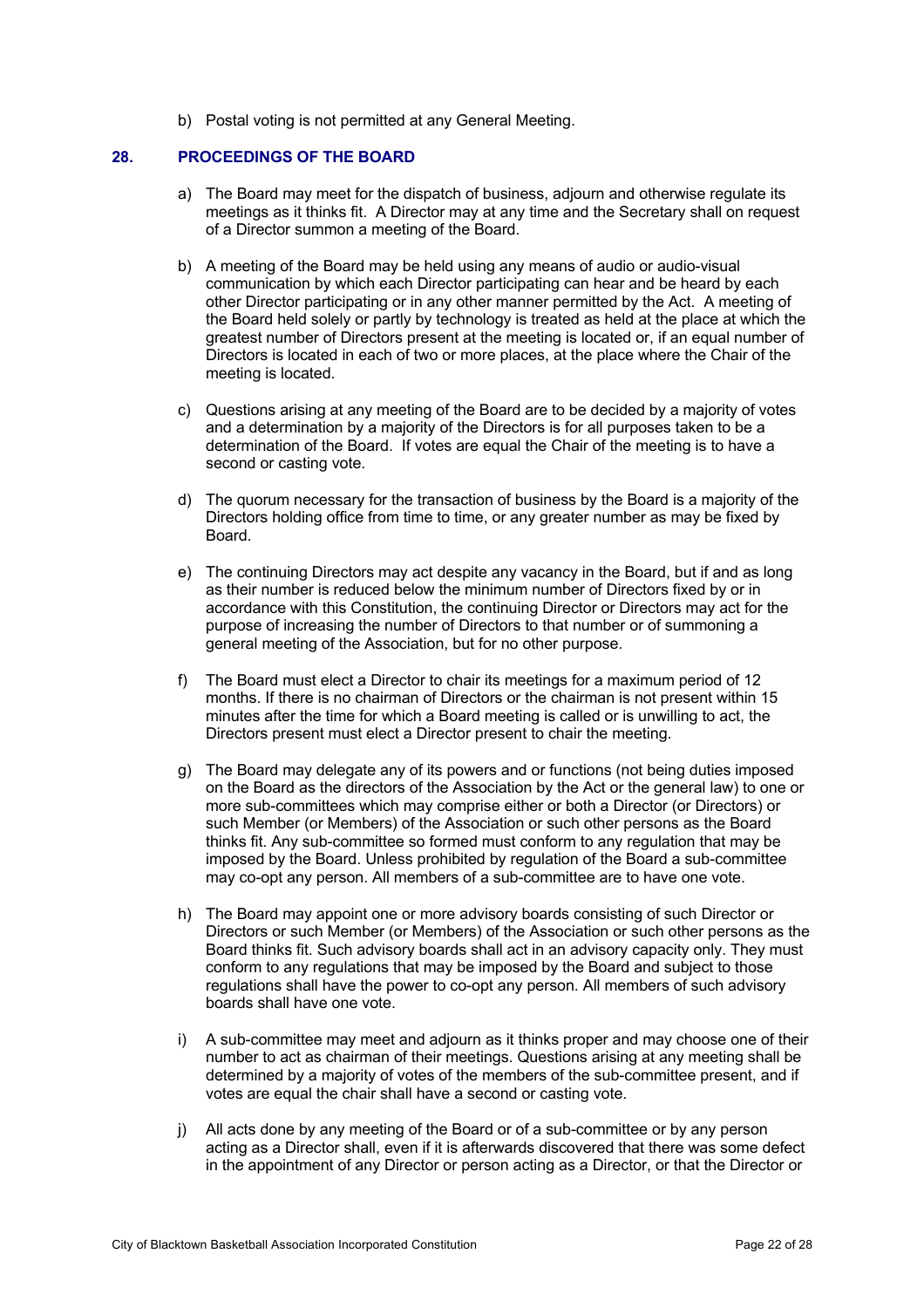any of them were disqualified, be as valid as if every person had been duly appointed and was qualified to be a Director.

k) If a document (which may be separate documents in identical terms) containing a statement that the signatories to it are in favour of a resolution in the terms set out or otherwise identified in the document has been signed by all the Directors (excluding any Director, who would not be entitled to vote on that resolution at a meeting of the Board), a resolution in those terms shall be taken to have been passed at a meeting of the Board held on the day on which and at the time at which the document was last signed by a Director. Such a statement contained in an unsigned email or other electronic transmission which is received by the Association and is expressed to have been sent by a Director is taken to be a document signed by that Director at the time of receipt by the Association.

#### **29. VIRTUAL MEETINGS**

#### **29.1 Virtual Meeting**

- a) A General Meeting or a meeting of the Board may be held by means of a Virtual Meeting, provided that:
	- i. the number of Members or Directors (as applicable) participating is not less than a quorum required for a General Meeting or meeting of the Board (as applicable); and
	- ii. the meeting is convened and held in accordance with the Act.
- b) All provisions of this Constitution relating to a meeting apply to a Virtual Meeting in so far as they are not inconsistent with the provisions of this **clause 29**.

#### **29.2 Conduct of Virtual Meeting**

The following provisions apply to a Virtual Meeting of the Association:

- a) all persons participating in the meeting must be linked by telephone, audio-visual or other instantaneous means for the purpose of the meeting;
- b) each of the persons taking part in the meeting must be able to hear and be heard by each of the other persons taking part at the commencement of the meeting and each person so taking part is deemed for the purposes of this Constitution to be present at the meeting;
- c) at the commencement of the meeting each person must be distinguishable to the chair;
- d) a person may not leave a Virtual Meeting by disconnecting his or her telephone, audiovisual or other communication equipment unless that person has previously notified the chair;
- e) a person may conclusively be presumed to have been present and to have formed part of a quorum at all times during a Virtual Meeting unless that person has previously notified the chair of leaving the meeting; and
- f) a minute of proceedings of a Virtual Meeting is sufficient evidence of the proceedings and of the observance of all necessary formalities if the minute is certified to be a correct minute by the chair.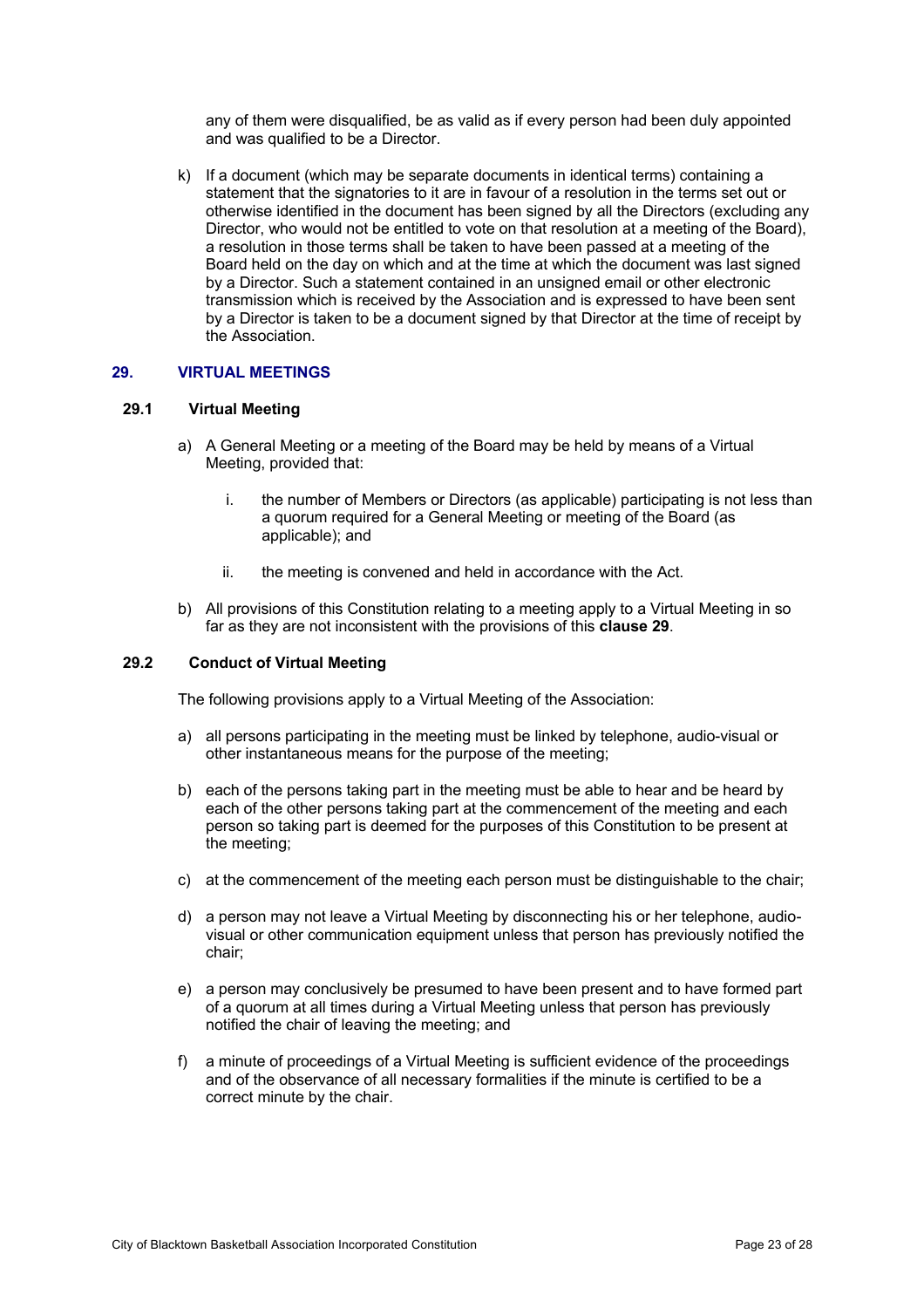# **30. CHIEF EXECUTIVE OFFICER**

The Board may appoint any person other than a Director to be Chief Executive Officer. The Chief Executive Officer is entitle to attend (but not vote at) meetings of the Board, but only for as long as he or she holds that office.

#### **31. SECRETARY**

The Board may appoint the Secretary for such term, and upon such conditions (including remuneration), as it thinks fit, and may remove any Secretary so appointed. A Member of the Association may be honorary Secretary. If the Secretary is not already a Director, the Secretary is entitled to attend (but not vote at) meetings of the Board. Whether or not a Member, he or she shall be subject to the provisions of **clause 4**.

#### **32. GRIEVANCE PROCEDURE ®**

- a) The grievance procedure set out in this clause applies to disputes arising under this Constitution between a Member and:
	- i. another Member; or
	- ii. the Association.

It does not, however, apply to any appeal by a Member against a decision made in accordance with the disciplinary proceedings described in **clause 10**.

- b) The parties to the dispute must meet and discuss the matter in dispute, and, if possible, resolve the dispute within fourteen days after the dispute comes to the attention of all parties.
- c) If the parties are unable to resolve the dispute at the meeting or if a party fails to attend that meeting, then the parties may refer the dispute to:
	- I. any independent tribunal established by the SSO in accordance with the procedures determined by the SSO from time to time; or
	- II. a community justice centre for mediation under the *Community Justice Centres Act 1983 (NSW).*
- d) The Board may prescribe additional grievance procedures in Regulations consistent with this **clause 32**.
- e) If the dispute is not resolved the Board may take whatever steps it considers appropriate in regard to the dispute in the best interests of the Association and the Members concerned.

### **33. RECORDS AND ACCOUNTS**

#### **33.1 Records**

The Association shall establish and maintain proper records and minutes concerning all of its transactions, business, meetings and dealings (including those of the Association and the Board).

#### **33.2 Records Kept in Accordance with the Act**

a) Proper accounting and other records of the Association including books, minutes, documents and securities shall be kept in accordance with the Act and otherwise shall be kept in the care and control of the secretary.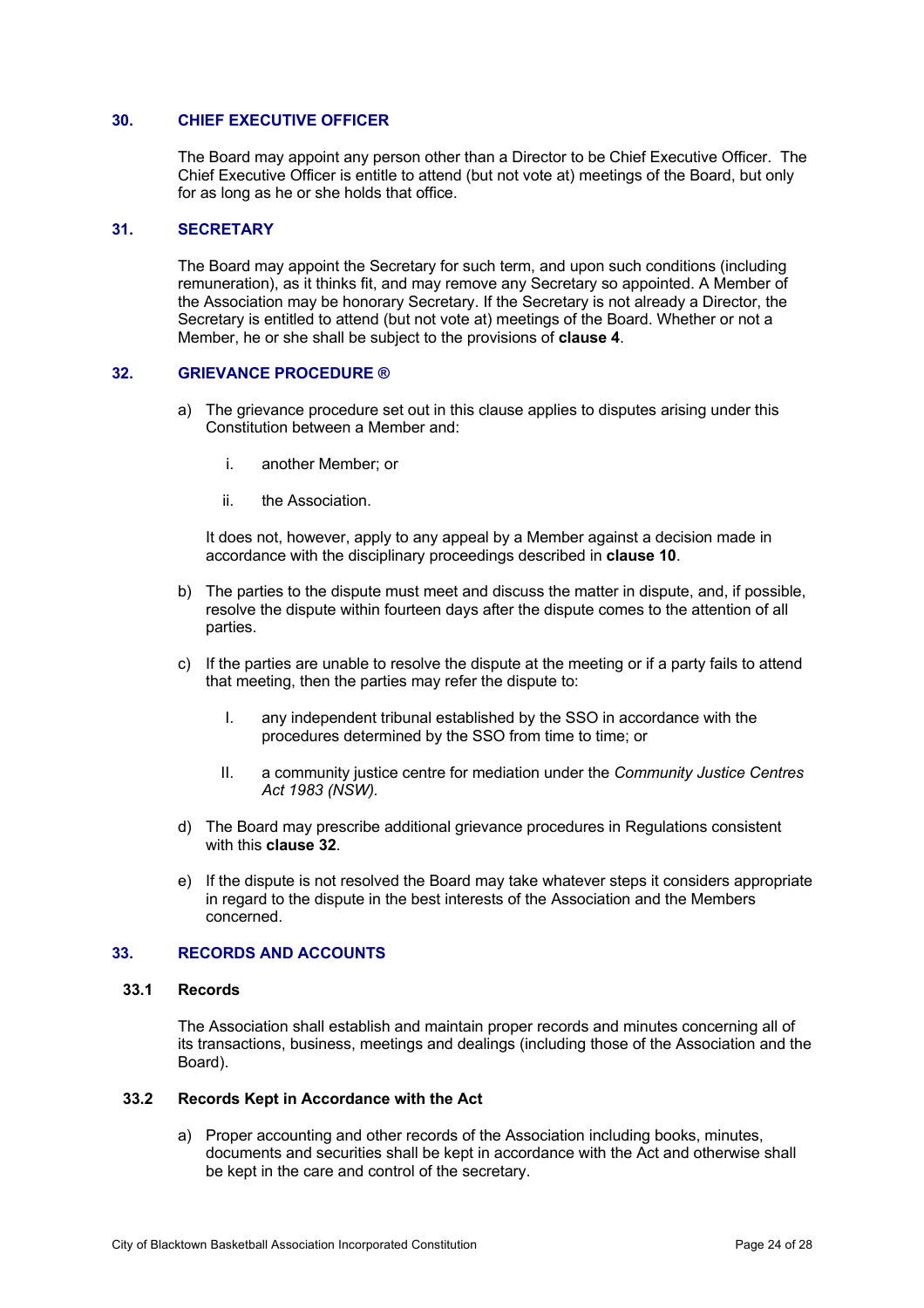- b) Subject to the Act and paragraph (c), the Board may determine whether and to what extent, and at what times and places and under what conditions, the financial records, accounts, books, securities, minutes of General Meetings or Board meetings or other relevant documents of the Association will be open for inspection by the Members.
- c) Subject to the Act and without limiting (b) above, the Board may refuse to permit a member to inspect records of the Association, including minutes of Board meetings, which relate to confidential, personal, employment, commercial or legal matters or where to do so may be prejudicial to the interests of the Association.

#### **33.3 Board to Submit Accounts**

The Board shall submit the Association's statements of account to the Members at the annual General Meeting in accordance with this Constitution and the Act.

#### **33.4 Accounts Conclusive**

The statements of account, when approved or adopted by an annual General Meeting, shall be conclusive except when errors have been discovered within three (3) months after such approval or adoption.

#### **33.5 Accounts to be available to Members**

The Secretary shall ensure all persons entitled to receive notice of General Meetings under this Constitution, receive or have access to a copy of the statements of account, the Board's report, the auditor's report and other document required under the Act (if any).

#### **33.6 Negotiable Instruments**

All cheques, promissory notes, bankers' drafts, bills of exchange and other negotiable instruments, and all receipts for money paid to the Association, shall be signed, drawn, accepted, endorsed or otherwise executed, as the case may be, by any two (2) duly authorised directors or in such other manner as the Board determines.

#### **34. AUDITOR**

- a) A properly qualified auditor or auditors shall be appointed by the Association in General Meeting. The auditor's duties shall be regulated in accordance with the Act, the *Corporations Act 2001 (Cth.)* and generally accepted principles and/or any applicable code of conduct. The auditor may be removed by the Board.
- b) The accounts of the Association shall be examined, and the correctness of the profit and loss accounts and balance sheets ascertained by an auditor or auditors at the conclusion of each Financial Year.
- c) The Association's financial year end will be  $1<sup>st</sup>$  January through to the  $31<sup>st</sup>$  of December.

#### **35. INCOME**

- a) Income and property of the Association shall be:
	- i. derived from such sources; and
	- ii. managed in such manner;

as the Board determines from time to time subject always to the Act and this **Constitution**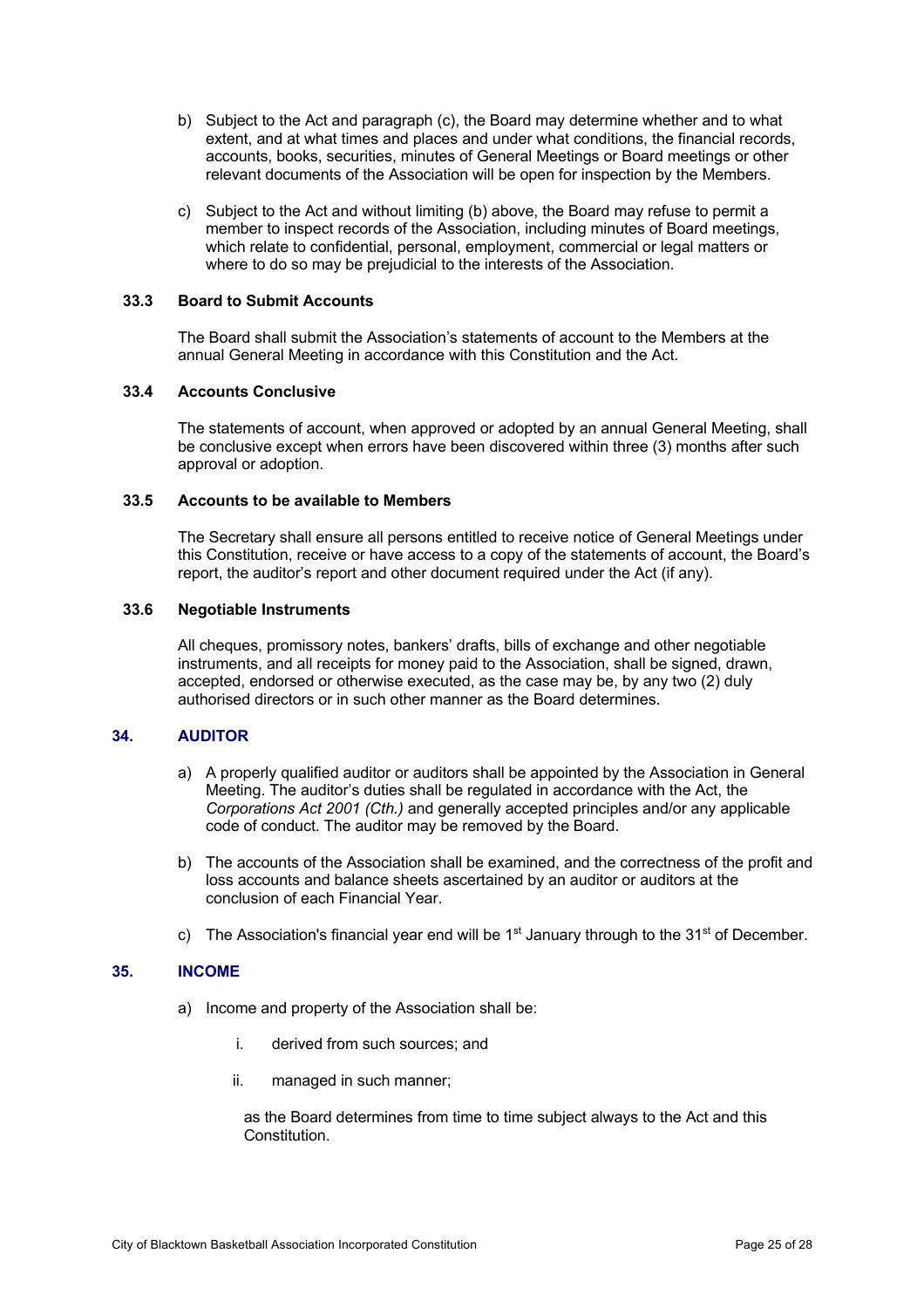- b) The income and property of the Association shall be applied solely towards the promotion of the Objects.
- c) Except as prescribed in this Constitution or the Act:
	- i. no portion of the income or property of the Association shall be paid or transferred, directly or indirectly, by way of dividend, bonus or otherwise to any Member or Director; and
	- ii. no remuneration or other benefit in money or money's worth shall be paid or given by the Association to any Member who holds any office of the Association.
- d) Nothing in **clauses b)** or **c)** shall prevent payment in good faith to any Member for:
	- i. any services actually rendered to the Association whether as an employee, director or otherwise;
	- ii. goods supplied to the Association in the ordinary and usual course of operation;
	- iii. interest on money borrowed from any Member;
	- iv. rent for premises demised or let by any Member to the Association; or
	- v. any out-of-pocket expenses incurred by a Member on behalf of the Association,

provided that any such payment shall not exceed the amount ordinarily payable between ordinary commercial parties dealing at arm's length in a similar transaction.

# **36. WINDING UP**

- a) Subject to this Constitution the Association may be wound up or cancelled in accordance with the Act.
- b) The liability of the Members of the Association is limited.
- c) Every Individual Member undertakes to contribute to the assets of the Association if it is wound up or cancelled while they are a Member, or within one year after ceasing to be a Member, for payment of the debts and liabilities of the Association contracted before the time at which they ceased to be a Member and towards the costs, charges and expenses of winding up or cancelling the registration of the Association, such an amount not exceeding one dollar (\$1.00).

# **37. DISTRIBUTION OF PROPERTY ON WINDING UP**

If upon winding up or cancellation of the Association there remains, after satisfaction of all its debts and liabilities, any assets or property, they shall not be paid to or distributed among the Members. Instead, the assets or property shall be given or transferred to an organisation or organisations with objects similar to the Objects. Such organisation(s) must prohibit the distribution of its income and property among its members to an extent at least as great as that imposed on the Association by this Constitution. Such organisation(s) will be determined by the Members in a General Meeting at or before the time of winding up or cancellation. If this does not occur, the decision is to be made by a judge of the Supreme Court of New South Wales or other Court as may have or acquire jurisdiction in the matter.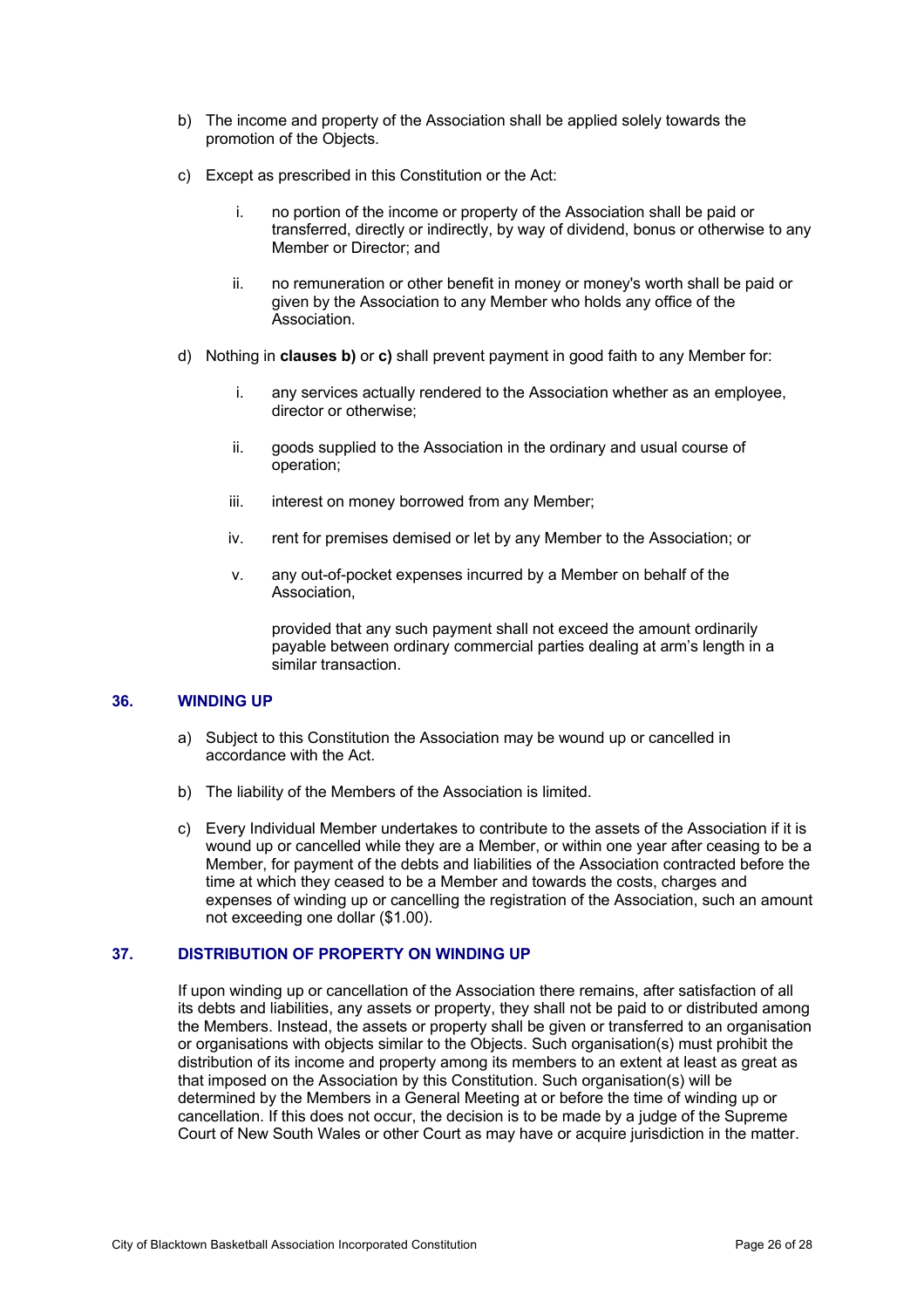#### **38. ALTERATION OF CONSTITUTION**

This Constitution shall not be altered except by Special Resolution.

#### **39. REGULATIONS**

#### **39.1 Board to Formulate Regulations**

The Board may formulate, issue, adopt, interpret and amend Regulations (sometimes referred to as by-laws) for the proper advancement, management and administration of the Association, the advancement of the Objects and the Sport in the Local area. Such Regulations must be consistent with this Constitution and any policy directives of the Board.

# **39.2 Regulations Binding**

All Regulations are binding on the Association and all Members.

#### **39.3 Regulations Deemed Applicable**

All clauses, rules, by-laws and regulations of the Association (by whatever name) in force at the date of the approval of this Constitution (as long as such clauses, rules, by-laws or regulations are not inconsistent with or have been replaced by, this Constitution) shall be deemed to be Regulations and shall continue to apply and be in operation.

### **39.4 Changes Binding on Members**

Amendments, alterations, interpretations or other changes to Regulations shall be advised to Members by such means as are determined and approved by the Board from time to time. The Association shall take reasonable steps to distribute such changes to Members. All changes are binding on all Members.

### **40. STATUS AND COMPLIANCE OF ASSOCIATION**

#### **40.1 Recognition of Association**

The Association is a Member of Basketball NSW and is recognised by those bodies as the entity responsible for the delivery of the Sport in the Local area in accordance with the Objects but subject always to compliance with this Constitution and Basketball NSW constitution.

#### **40.2 Constitution of the Association**

This Constitution will clearly reflect the objects of Basketball NSW and will generally conform to their Constitution, subject always to the Act.

#### **40.3 SSO**

The Association may not resign, disaffiliate or otherwise seek to withdraw from Basketball NSW without approval by Special Resolution.

# **41. NOTICE**

- a) Notices may be given by the Association to any person entitled under this Constitution to receive any notice. The notice can be:
	- i. sent by email to the Member's email address; or
	- ii. prominently posted on the Association's website.